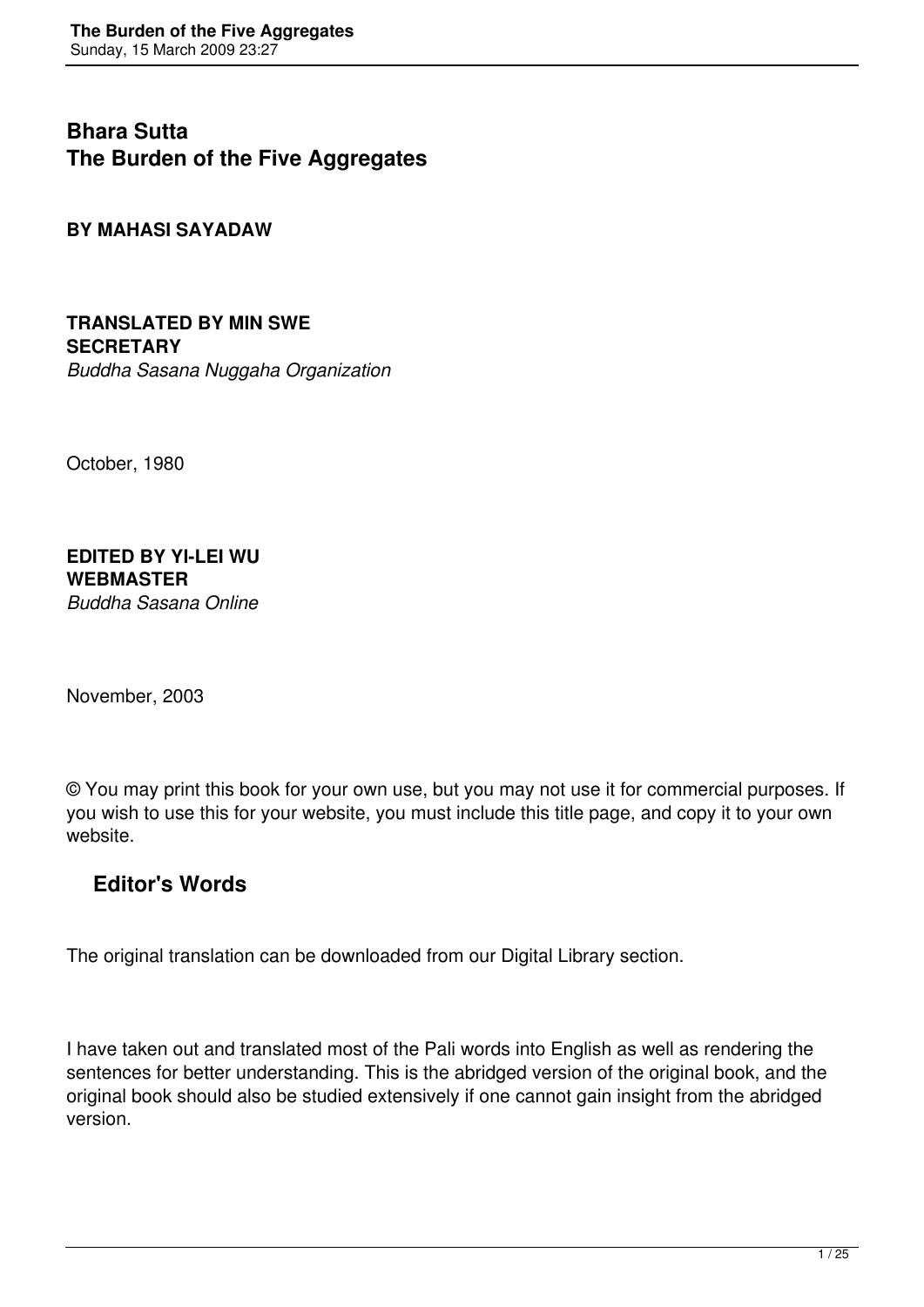The editing process of this book is far more beyond done, but hopefully the current version will not obstruct the readers too much on the side of English grammar and the little mixture between "English" and "American" words such as "practise" and "practice."

Yi-Lei Wu

November 29, 2003

## **Introduction**

The Buddha said,

"O bhikkhus! I will tell you about the burden, about the porter who carries the burden, about the act of transportation of the burden and about the laying down of the burden. Hark me well and pay good attention. I shall speak of them now."

The Buddha enjoins the monks to pay good attention to his discourse relating to the burden, the porter, the act of transportation and the laying down of the burden, Buddha's insistence on paying good attention is worthy of note. Nothing avails him who does not listen well. Only those who fix their minds on what is taught can get enlightenment on the knowledge of the Noble Path and its fruition. In prefacing his discourse, his emphasis lies on how to throw down the burden much to one's relief and joy.

When the disciples had pledged themselves to be attentive, the Buddha opened the subject with the following introduction:

"What o bhikkhus, is the burden? Five aggregates of clinging, are the veritable burden."

In our daily life we might have come across stevedores at ports or porters in railway station,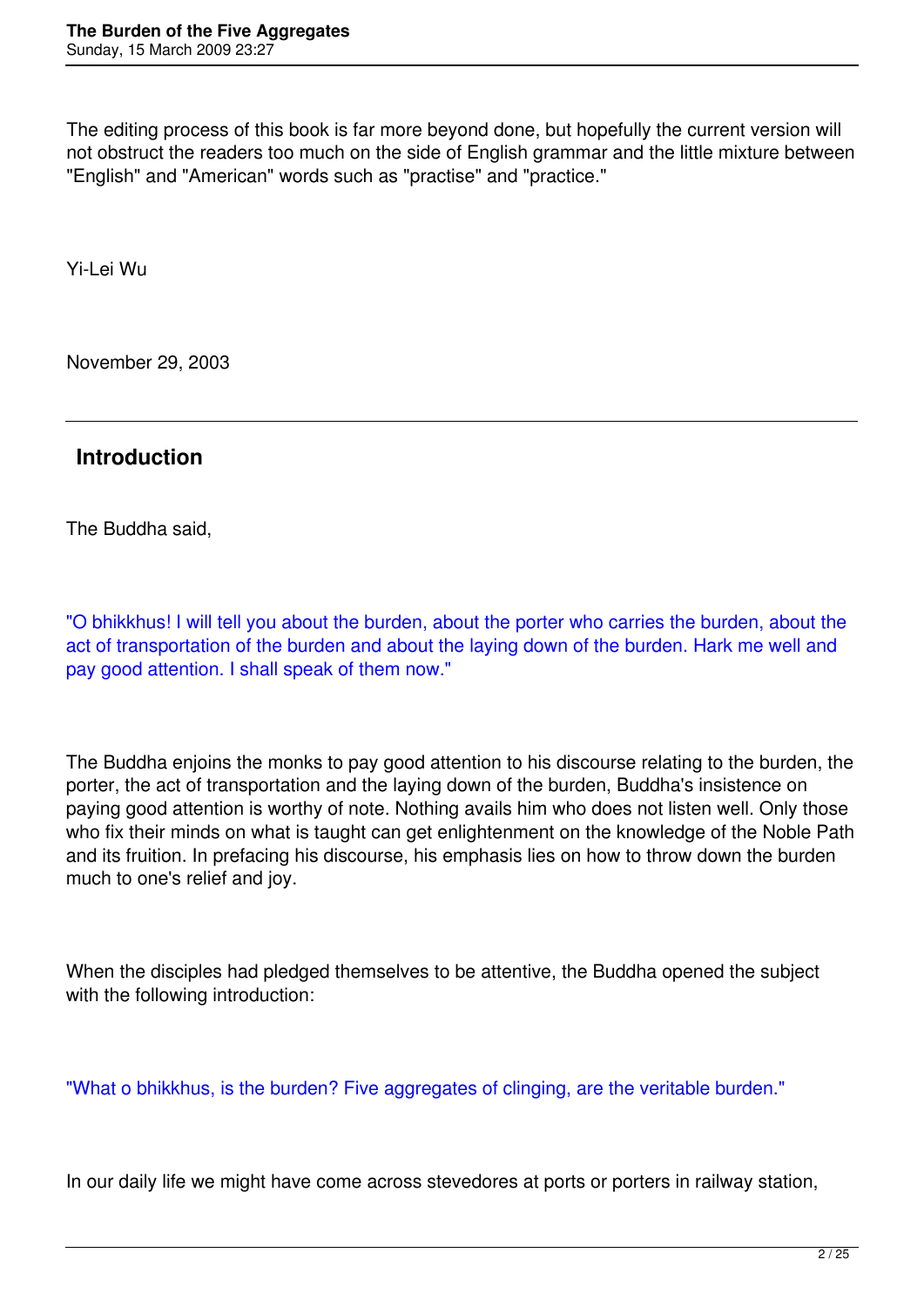transporting heavy loads from place to place. Some loads are so heavy that cranes have to be employed. A familiar sight in Burma is a worker carrying rice-bags. A strong man can carry it or even keep it on his shoulders for a long time. But this long time is, in point of fact, only a matter of minutes. He cannot keep it for hours, not to say for days. If he were to keep it on his shoulders permanently, he might be crushed to death. But what a relief it is when he throws it down! He now feels glad that at long last the job is over, but this is just an ordinary load that one can carry. What about this burden of the five aggregates of psycho-physical phenomena which we call the body? When we cling to these five aggregates, we have the great burden.

What I would like to tell you is this burden of the aggregates, which is heavier than any other burden that working peoples are daily carrying from place to place. Every living being is occupied with keeping his body fit and well, He has to feed it daily so that it remains healthy. Some have to be mindful of not only keeping the well-being of their bodies, but also that of the bodies of others, and this is not only for a while, but is for the entire span of human life. This is said in relation to the present existence only.

As a matter of fact, we are all carrying the burden of existence through the myriads of the *sams ara* ,

the rounds of rebirths. We cannot lift it off our shoulders even for a while. What then, are the heavy loads of the five aggregates of clinging?

Here is what the Buddha taught:

"What are the five aggregates of clinging? They are elucidated as: the aggregate of clinging to material body; the aggregate of clinging to feeling or sensations; the aggregate of clinging to perception; the aggregate of clinging to volitional activities; the aggregate of clinging to consciousness. O bhikkhus! These are the five burdens."

I have been lecturing repeatedly on these five aggregates of clinging, because in essence, there are only these five aggregates in all the phenomenal existence. I shall, therefore, repeat this sermon here briefly.

*Khandha* means a group or an aggregate. All phenomenas; past, present, and future are grouped into the *five aggregates* . This statement calls for further explanation. When a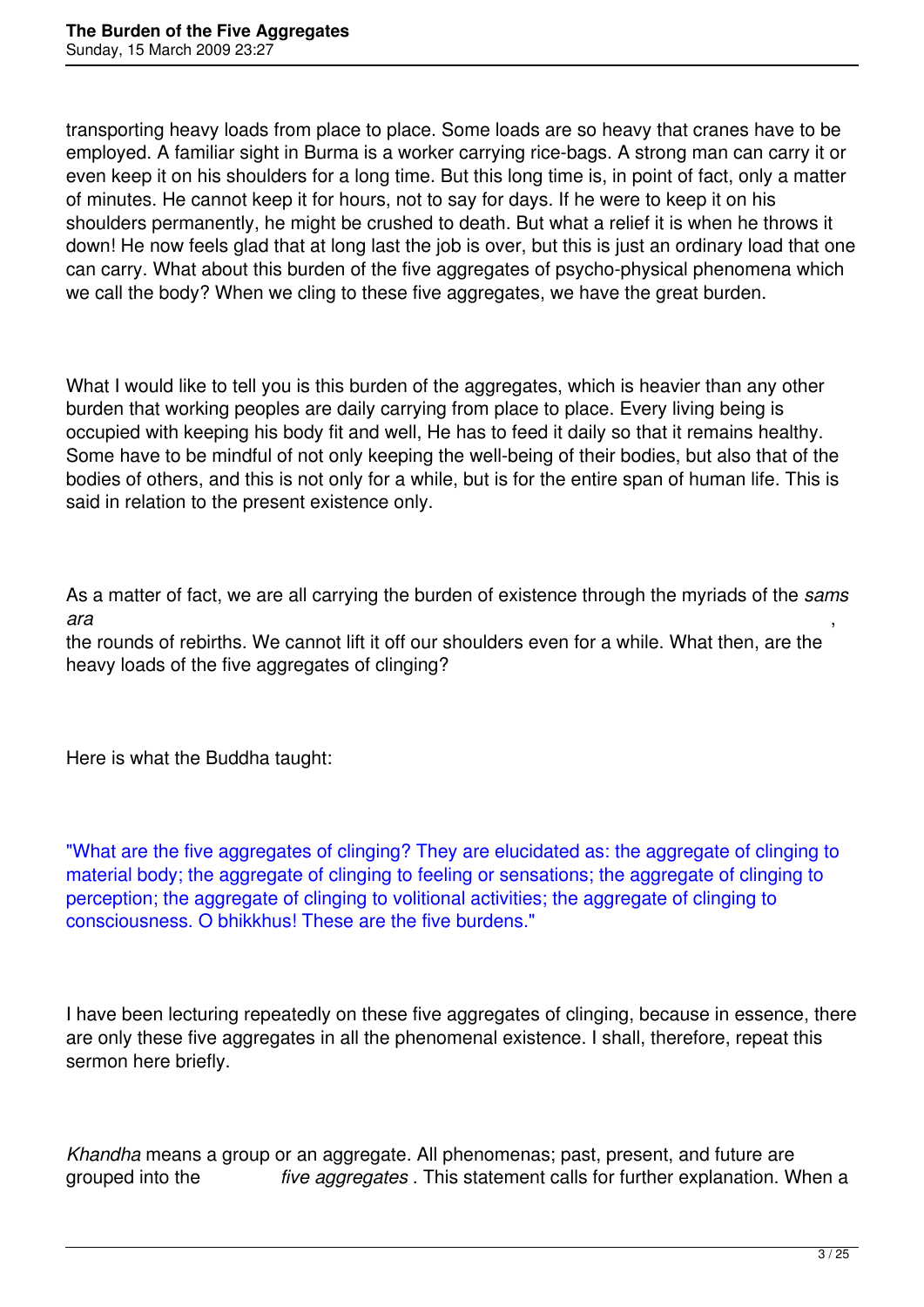phenomenon arises, the body is involved. This body existed in the past, and it is still here at the present. It will continue to exist in the future, and It is within us as well as without. It may be coarse or refined, inferior or superior quality, and proximate or remote. All such distinctions can be grouped into an *aggregate*, and we name the group *aggregate of material body* ; the assemblage of the material elements and properties that constitute what we call the body.

When feeling, perception, volitional activities, and consciousness are similarly grouped or classified, they are respectively called *aggregate of feeling*, *aggregate of perception*, *aggregate of volitional activities* , and *aggregate of consciousness*

But there is one single dhamma which cannot be grouped or classified in the manner specified herein, and it is nibbāna. It is one, and has no past, no present, and no future. It is also limitless

Clinging or grasping is intensified by craving or desire and wrong view or belief. It therefore connotes a high degree of attachment. The *five aggregates of clinging* are so called because they form the objects of such attachment. In the five aggregates, *aggregate of material body*  concerns with the body only while the remaining four relate to feeling, perception, volitional activities, and consciousness belong to *aggregate of mind* 

*Clinging* encompasses all attachments to the *five aggregates*. Here in the this *Bhara Sutta*, where we are concerned with the discussion of the "Burden," we shall deal only with things mundane, and exclude things supramundane. Thus we will be omitting the supramundane consciousness, which is developed by practicing the Eightfold Noble Path. Then, both *aggregate of material body* 

and *aggregate of mind*  will be discussed.

.

.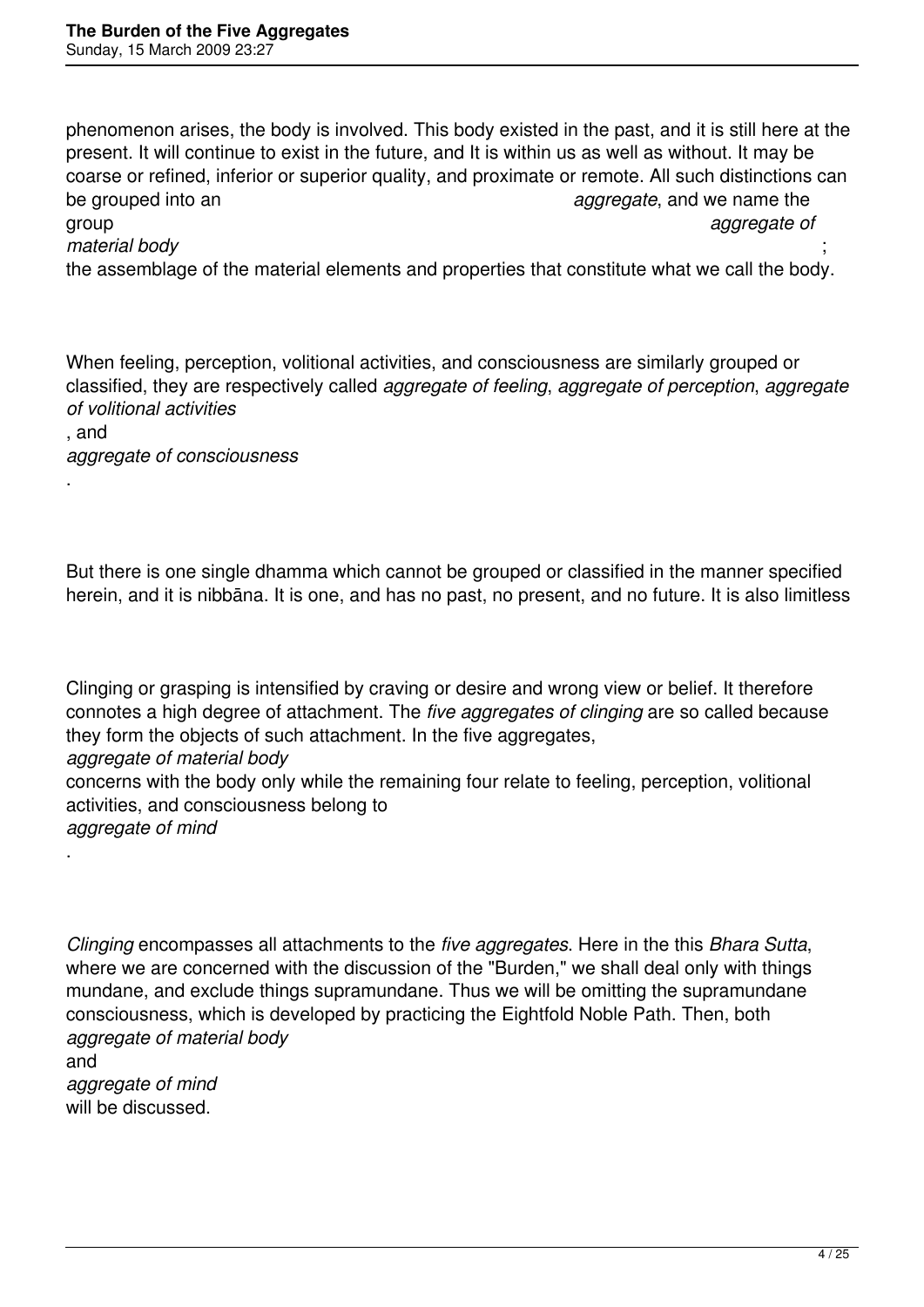In summary,

Upadanakkhanda -heavy burden the five aggregates of clinging

rupakkhandha - aggregate of body khandha - aggregate of body namakkhandha - aggregate of edandakkhandha - aggregate of feelin saññakkhandha - aggregate of perception sankharakkhandha - aggregate of volitional activities viññanakkandha - aggregate of consciousness

# **Upadana – Clingings**

Upadana means clinging or grasping, and it is manifested in four ways:-

(1) *kamupadana*, clinging to sensual pleasures:

Pleasurable sensations arise when we come into contact with sensuous objects. Because of these sensation, a desire to enjoy them is developed in us, and we get attached to them. Our attachment may relate to sensations aroused within us or sensations prompted from outside. When the male desires the female and vice versa, there is affinity between the sexes. It is an example of strong attachment, and we yearn for the pleasurable sensations which we come into contact at present as well as those which we hope to have contact with in the future. We desire to have what is hard to obtain, and when we have what is not easily obtainable, we cannot part it easily. This is attachment to sensual existence, but our desires do not rest here, they go beyond to the groups of mind and matter. As we cling to them, there develops in us an attachment to *c*orporeal and formless existences. These are also *kamupadana*, clinging to sensuous objects..

(2) *ditthupadana*, clinging to wrong views: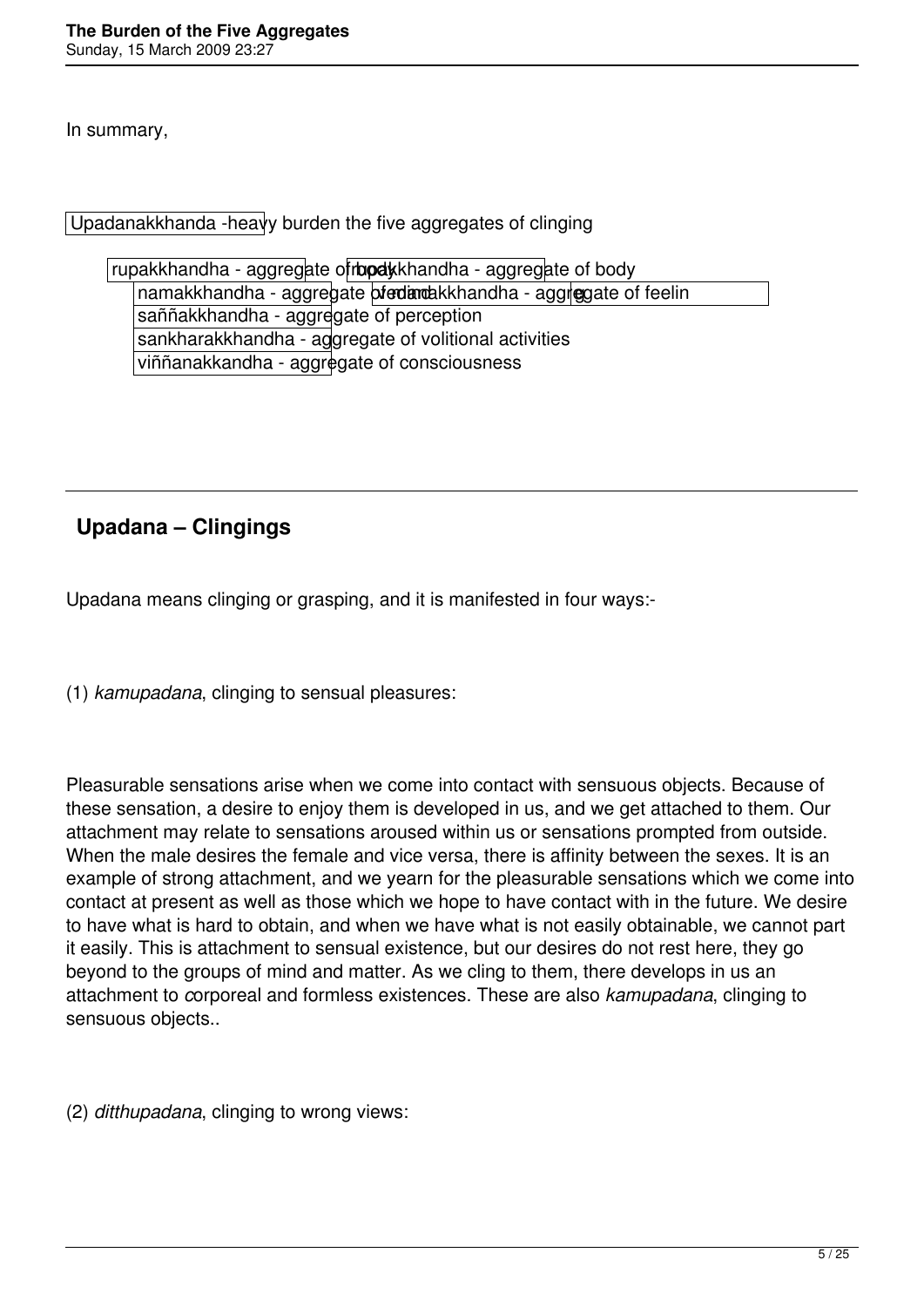Clinging to wrong views or beliefs is *ditthupadana*. In general, we are attracted to ideologies. Hence it is not unusual for us to become attached to this or that ideology, moderately or intensely. But in this particular case, we are concerned with wrong ideologies or beliefs. There are wrong beliefs about morality and the existence of self or ego. I shall in the first instance, leave aside these two which will be treated separately later on. The belief that there is no *kamma*

, action, whether wholesome or unwholesome, there is no resultant of kamma, and there is no hereafter fall into the category of

*clinging to wrong views* 

.

(3) *silabbatupadana*, clinging to wrong religious practices:

Clinging to wrong religious practices that do not lead to cessation of the round of rebirths and to realization of nibbāna is *clinging to wrong religious practices.* It means performance of religious rites not consistent with the path of purification. It includes cattle-practices and dog-practices which stem from the belief that by behaving like cattle and dogs, one gains salvation from suffering. Other similar beliefs include worshipping animals such as cattles and dogs, devas, sakkas, brahmas, or powerful lords and masters with a view to gain liberation from human miseries. The belief that all sins will be expiated if one bathes in the Ganges or makes sacrifice of animals is another example of wrong religious practices. To put it briefly, all religious rites and practices where the Noble Eightfold Path is absent cannot be regarded as wholesome deeds that lead to the cessation of suffering.

(4) attavadupadana, clinging to the doctrine of self or ego:

Clinging to the idea of self is *attavadupadana*. There are many theories about the origin of life. Some relate to the belief that a piece of living matter resides in the body, and one exists when that matter is living, but one's existence ceases at the moment it dies. This way of thinking is *clinging to the doctrine of self or ego,*

which means that existence terminates completely with death, and it is called *nihilism*

. Another ideology is

*sassataditthi*

where

*atta*

, self or ego, is presumed to be indestructible, and is therefore eternal. Since at its death it transfers itself into another body, it is called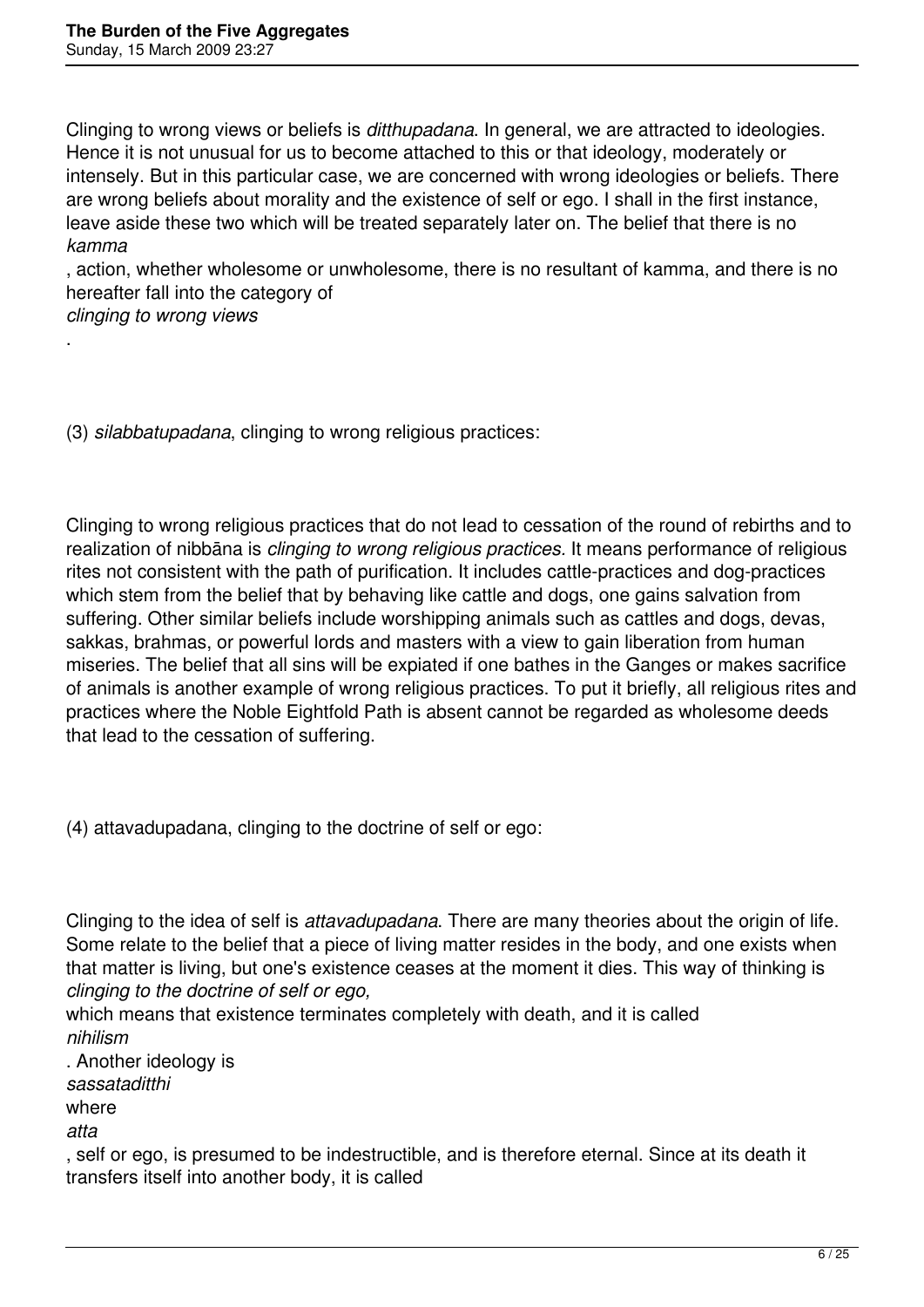*eternalism*

.

In the final analysis, the four kinds of clings originated from desire or craving and wrong view or wrong belief. *Clinging to sensual pleasures* belongs to *craving* while the remaining three *clinging s* belon d to

### *wrong views*

. The former is based on sensuous objects while the latter is on wrong thinking.

## **Carrying the Burden**

This body is a heavy burden. Serving it means carrying the heavy burden. When we feed and clothe it, we are carrying the burden. This also means that we are servants to aggregate of material body. Having fed and clothed the body we must also see to it that it is sound and happy both in the physical and psychological sense. This is also serving aggregate of feeling. Again we must see that this body experiences good sights and sounds. This is concerned with consciousness. Therefore we are serving the aggregate of consciousness.

These three burdens are quite obvious. The aggregate of material body says: "Feed me well. Give me what I like to eat; if not, I shall make myself ill or weak. Or, worst still, I shall make myself die!" Then we shall have to try to please it.

Then aggregate of feeling also says: "Give me pleasurable sensations; if not, I shall make myself painful or regretful. Or worst still, I shall make myself die!" Then we shall have to hanker after pleasurable sensations to serve its needs.

Then aggregate of perception also say: "Give me good sights. Give me good sounds. I want pleasant sense-objects. Find them for me; if not, I shall make myself unhappy and frightful. Eventually I shall make myself die!" Then we shall have to do its biddings.

It is as if all these three aggregates are perpetually threatening us so we cannot help complying with their demands, and this compliance is a great burden on us.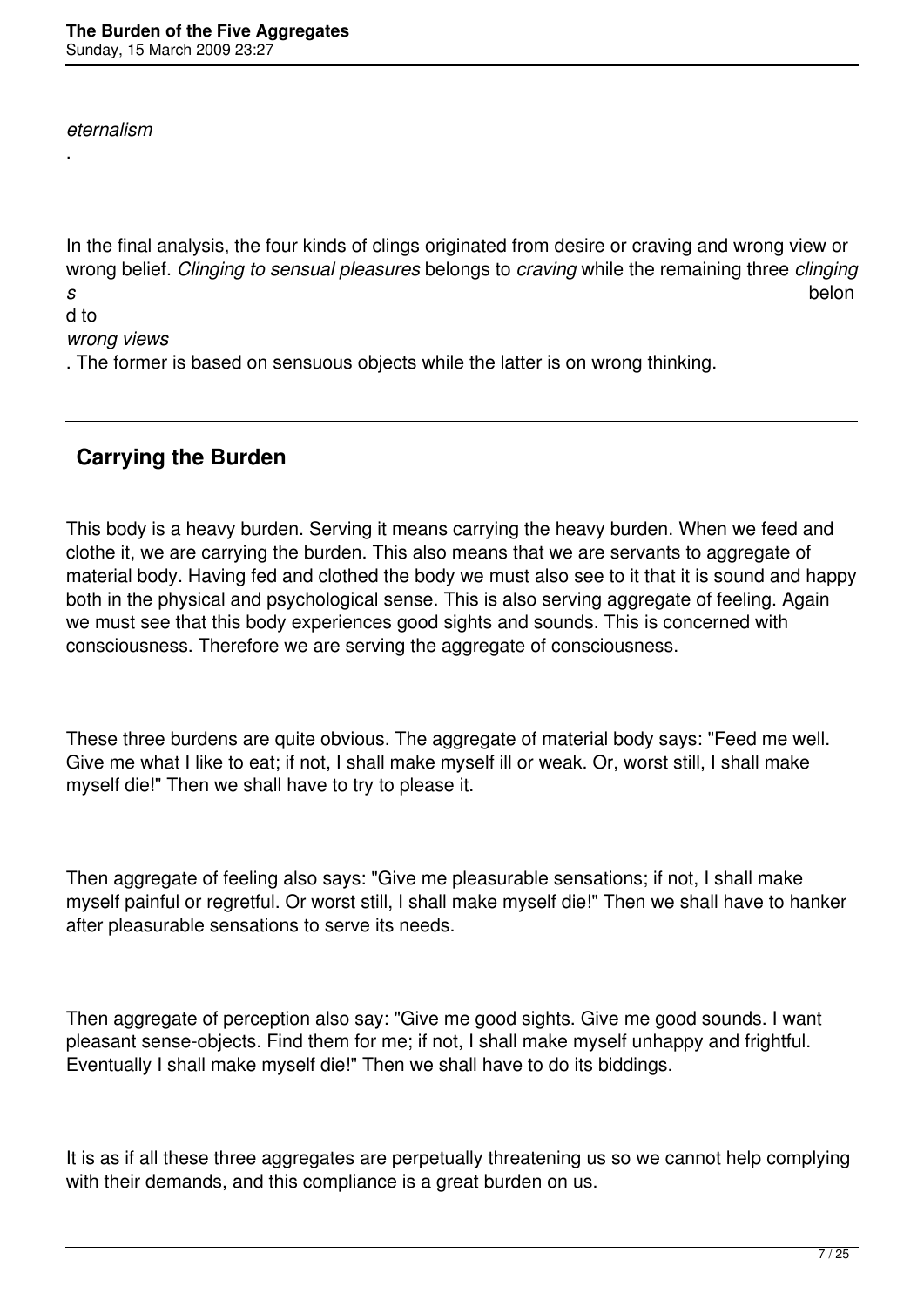The aggregate of volitional activities is also another burden. Life demands that we satisfy our daily needs and desires, and for that satisfaction we have to be active. We must be working all the time. This round of human activities gets encouragement from our volition prompted by desire. These activities make threatening demands on us daily, indicating that if they are not met, trouble and even death would ensue. When human desires remained unfulfilled, they resort to crime.

How heavy the burden of the aggregate of volitional activities rests upon us! It is because we cannot carry this load well upon our shoulders that we get demoralized into committing sin that brings shame upon us. Criminal offences are committed mostly because we cannot carry the burden of the aggregate of volitional activities well. When criminals die, they may be consigned to the netherworld, and they may be reborn as *petas* (ghosts) or animals. Even when they are reborn as human beings, their evil actions will follow in their wake and punish them. They may be short-lived, oppressed with disease all the time, face poverty and starvation, friendless, and always living in danger or in troublous surroundings.

The aggregate of perception is also a great burden because it is with perception that you train your faculties like memory to be able to retain knowledge and wisdom which can discern good from bad, and reject from your mind unwholesome things produced by unpleasant sense-objects. If the demands of the mind for pleasant sense-objects are not met, it will take up only evil, which does nobody any good. Regrets and anxieties arise because we cannot shoulder the burden of the aggregate of perception well.

For all these reasons, the Buddha declared the five aggregates of clinging a heavy burden. We carry the burden of our aggregates not for a time, not for a minute, not for an hour, not for a day, not for a year, not for one life, not for one world, and not for one aeon. We carry the burden from the beginning of the *samsara*, round of rebirths, but it is infinite. It has no beginning, and there is no way of knowing when it will end. Its finality can be reached only with the extermination of *kilesa*

, defilements of the mind, as we get to the stage of the

#### *arahatta magga*

, the path of the Noble Ones. Even

*arahats*

have to tolerate this burden before they attain nibbāna. The

*arahats*

, therefore, used to contemplate thus:- "For how long shall we carry this burden of the five aggregates which give rise to suffering?" Even an *arahat*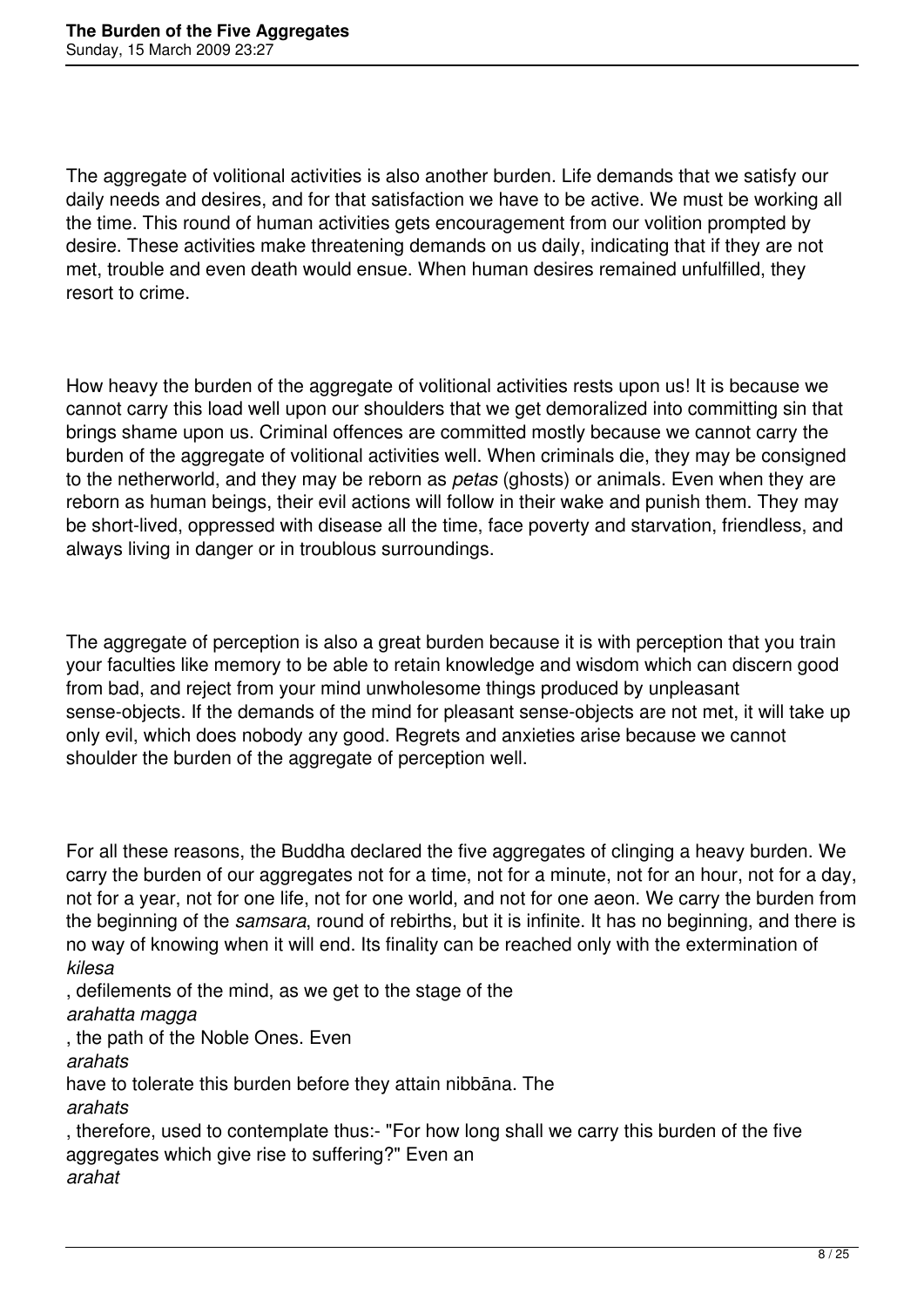has to tend to the well-being of his aggregates. To feed it he has to go round for alms. He has to take a bath to cleanse it. He has to excrete for its inner cleanliness. He has to take care of its health by daily adopting the four postures, of walking, sitting, standing, and lying down. He has to sleep regularly for its recuperation. Such are the loads that weigh him down.

Ordinary individuals or worldlings are obsessed with craving, and therefore they consider the five aggregates of psychophysical phenomena not burdensome; to them the burden is light. When we say it is heavy they might consider that we are vilifying because they think that aggregates give them enjoyment of life. There are pleasant sights to see, mellifluous sounds to hear, delicious food to taste, fragrant perfumes to smell, and pleasurable body-touch to experience. There are also good things to know.

Under the influence of *craving*, life is considered unblameworthy. Being delighted with the agreeable sense-objects, one feels that one's burden is light. For example, a man loves his wife very much. Neighbours, however, have noticed certain faults in her, but the husband is blind to them. As far as he knows about her, she has been always sweet to him. Her behaviour is beyond reproach. So he does not believe what others say about her faults. In the same way one who has a craving for one's *aggregates* cannot easily accept the criticism that it is burdensome.

# **Who Carries the Burden**

Only when a man gets old, when he is unable to move about as he would like to, unable to relish his food as much as he would like to, unable to get sleep as much as he needs it, and unable to satisfy his own desires as much as he wishes, he becomes convinced that the burden of his aggregates is indeed heavy. When he falls sick, his conviction grows and when he and his companions encounter all sorts of trials and tribulations, his realization of the heavy burden becomes clearer.

An *arahat* has eliminated desire or craving so it is no longer necessary for him to contemplate on the burden. Knowledge about it comes to him naturally. Let me revert to the story of the man very much in love with his wife. At first he thought that his wife was blameless, then he discovered her infidelity and her plot against his life. When he realized this situation, he need not to be warned by others of the dangers that would befall him. In much the same way an *arahat*

needs nobody's warning about the heaviness of the burden he is carrying. He only needs to think about how long he will have to carry it. The load that a porter carries is no doubt very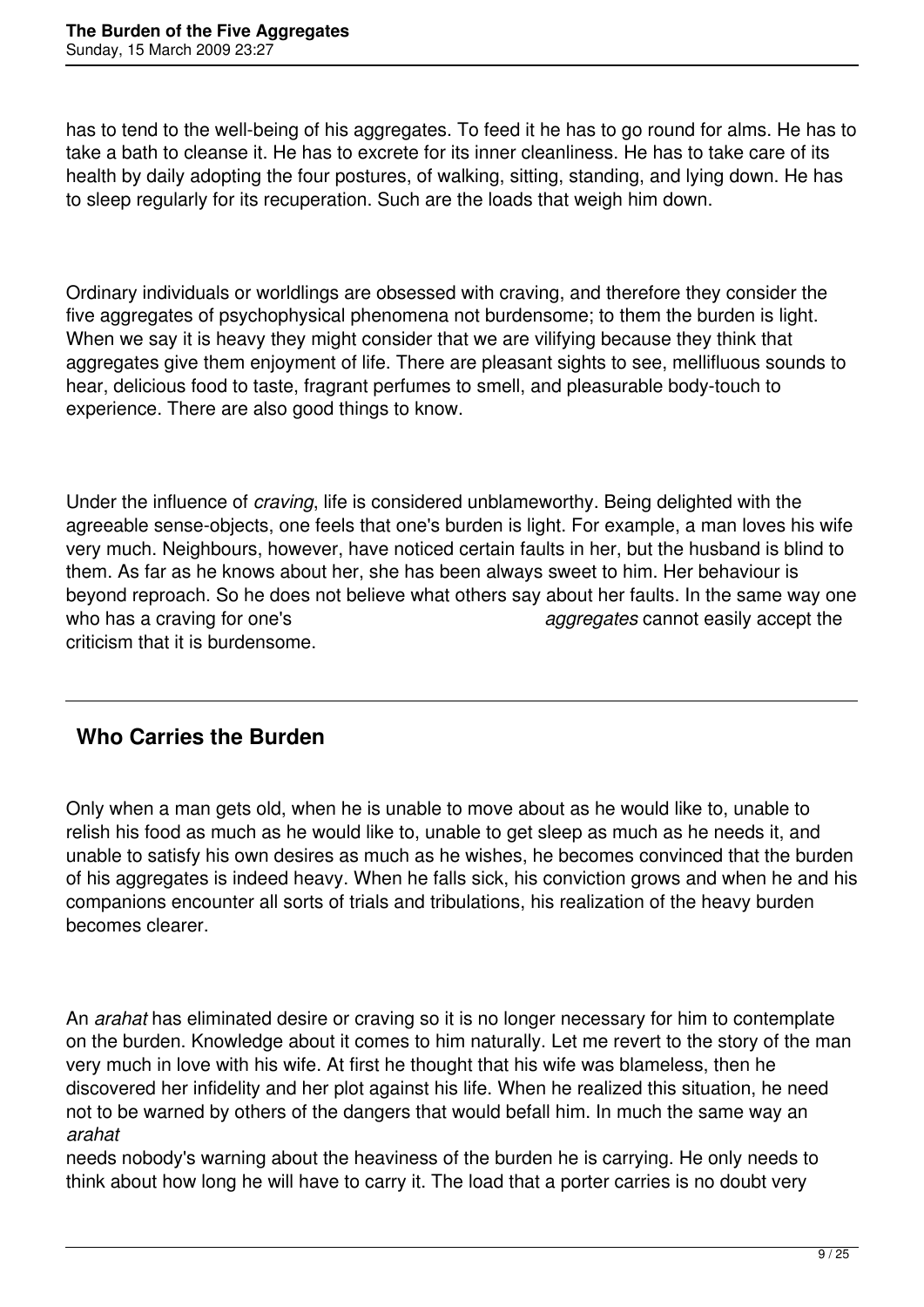heavy, but he carries it only for a while. As soon as he feels that it will break his back, he at once throws it down and gets relieved. But the burden of our *khandha* rides on our back throughout our lives, nay, throughout the *samsara,*  rounds of rebirth

It gets off our shoulders only when we attain arahatship having exterminated all *defilements* in us, and even then only after reaching nibbāna.

Buddha, therefore, said that the heaviest burden is the burden of the five aggregates of clinging

### **WHO CARRIES THE BURDEN?**

The Buddha taught,

*.* 

.

"O bhikkhus! Who is carrying the burden? He goes by the name of Tissa or Datta, etc. He belongs to the line of Kanhayana or Vacchayana, etc."

It means that the porter is a individual, assuming the name of Tissa or Datta, being a descendent of Kanhayana or Vacchayana family. What the Teacher meant is all beings, including laymen and even ghosts. For they are all carrying the burden of their aggregates. In ordinary parlance, all individuals are carrying the burden, as it has been postulated that the five aggregates are the burden, and the individual is the porter. The question arises as to whether they are distinct from each other or not. Men who believe in self infer that as Buddha recognizes individual, being, and self, individual is one thing and the five aggregates are another.

This inference merely reveals the character of their attachment to self. Buddha's teaching about non-self, is as clear as day light. If Buddha's philosophy is one of self, his teaching will not be different from those that were current at his time, in which there would be no necessity for Buddhism to arise. Outside the relam of Buddhist teaching there was the belief that the five aggregates constitute *self*. Another belief, however, asserts that the five aggregates are not *self*, but

*self*

exists as a material entity separately elsewhere. Buddhism, however, denies the existence of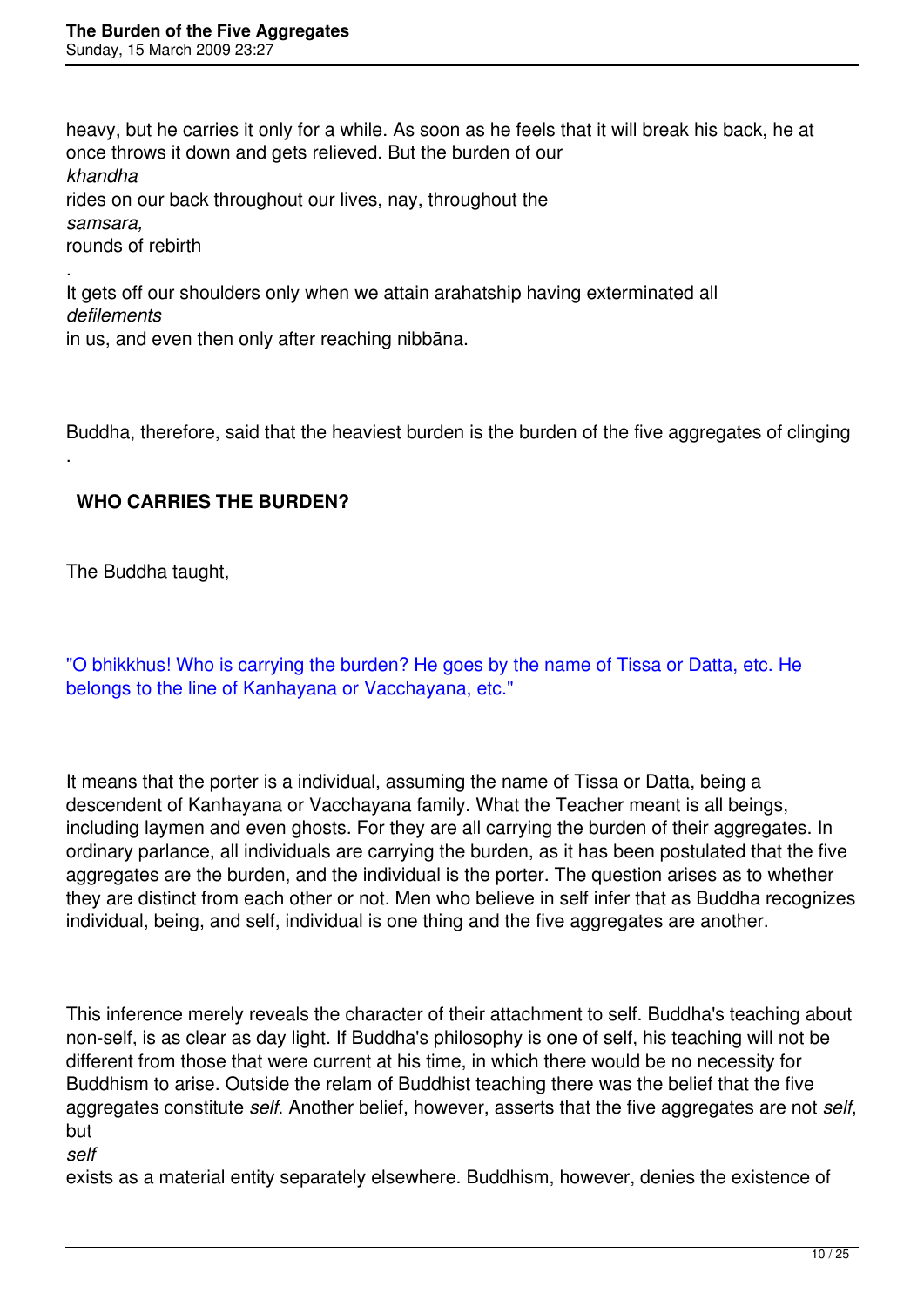*self*

irrespective of whether it is separate and distinct from the five aggregates or not. But in accordance with common custom and usage Buddha used the word individual or being.

There were also occasions when he used the grammatical connotations of myself and others to distinguish one from the other. For instance, in the saying, 'atta hi attano nmtho; ko hi paro natho' (I am my own saviour; there is no other who is my saviour), *I* does not mean the philosophical concept of self, but simply the pronominal "I." There is also another instance of the use of *I* as a personal

pronoun in such a saying as 'attanam eva pathamam patirupe nivesaye' (Let him first establish himself in what is right).

Misconceptions arise following the grammatical connotations; and hence, the wrong views. This is shown in *Katha Vatthu* and in the *Anuradha Sutta* in *Khandhavagga Samyutta* Pali Text.

"Anuradha! What do you think: is body a being?" "body is not a being, Sir."

"Is feeling a being? Is perception a being? Are volitional activities a being? Is consciousness a being?"

"No, Sir. They are not beings."

This catechism shows that there is none whom we can call an individual or a being whether in relation to his five aggregates or not. In the Sutta, Buddha declared that his teaching is concerned with suffering, and liberation from suffering caused by the five aggregates, and he did not preach the eternal existence of *individual*, *being,* or *self*.

VAJIRAS REPLIES TO MARA'S QUESTIONS

Mara asked: "Who creates beings? Where is the Creator? Where does the creature arise? Where does he vanish?"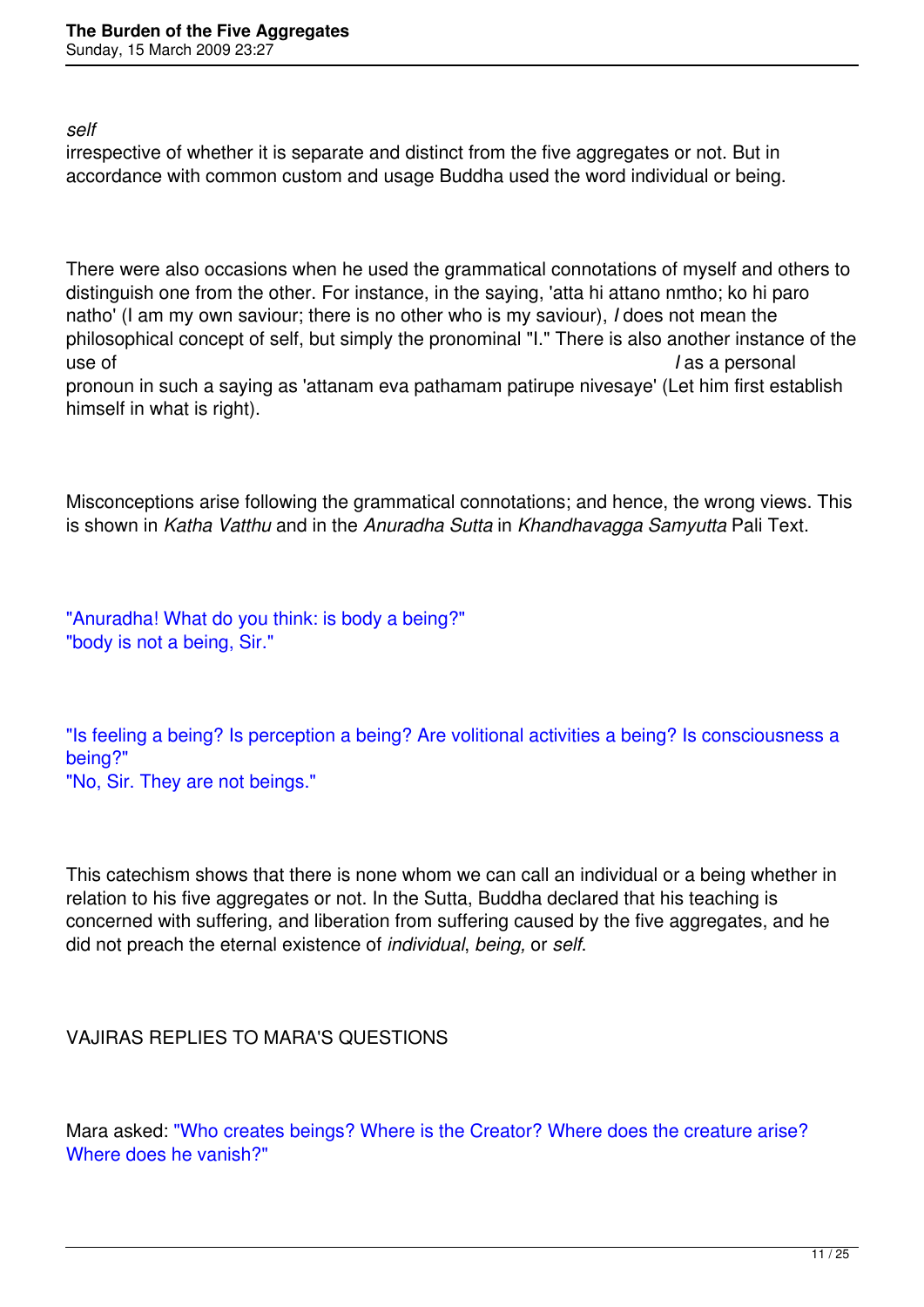To these questions Vajira Thera, the female arahat, replied as followings:-

What, Mara, do you think, is a being? What do you think is wrong view, is it not? What is generally thought a being is but a heap of aggregates in a state of flux.

You cannot find the being in the five aggregates. I shall give you an example. When the wheels, axles and other parts are assembled, the assemblage becomes known by the words, chariot. In the same way when the five constituents of material body, feeling, perception, volitional activities, and consciousness are grouped together, the group comes to be named a being.

Indeed, there is no being but suffering that comes into being, that continues to establish itself as a being and passes away. Nothing but suffering exists; nothing but suffering passes away.

## **Individual and Khanda**

When we use the expression that someone comes into being, the someone referred to is not the individual, but the suffering inherent in the five aggregates. What has been established as someone is not the individual but a load of suffering. And in the same way what has passed away is also a load of suffering that is inherent in the aggregates. So when, in this *Bhara Sutta*, it is said that the porter who carries the burden is the individual, the statement merely conforms to common usage. By the term, individual, is meant the five aggregates. But it does not mean to say that there is an individual beyond the five aggregates.

#### **INDIVIDUAL IS JUST A NAME**

'Individual' is used just for terminological purposes. It is but a name. To make things understandable we have to fall back upon the use of things made known. If we say that the burden of this aggregate is born from the aggregate, it would be too abstract, and few would understand the meaning it conveys.

#### **ULTIMATE AND MUNDANE SUBJECTS**

There are two methods of instruction in Buddha's teachings, namely, the *ultimate teaching* and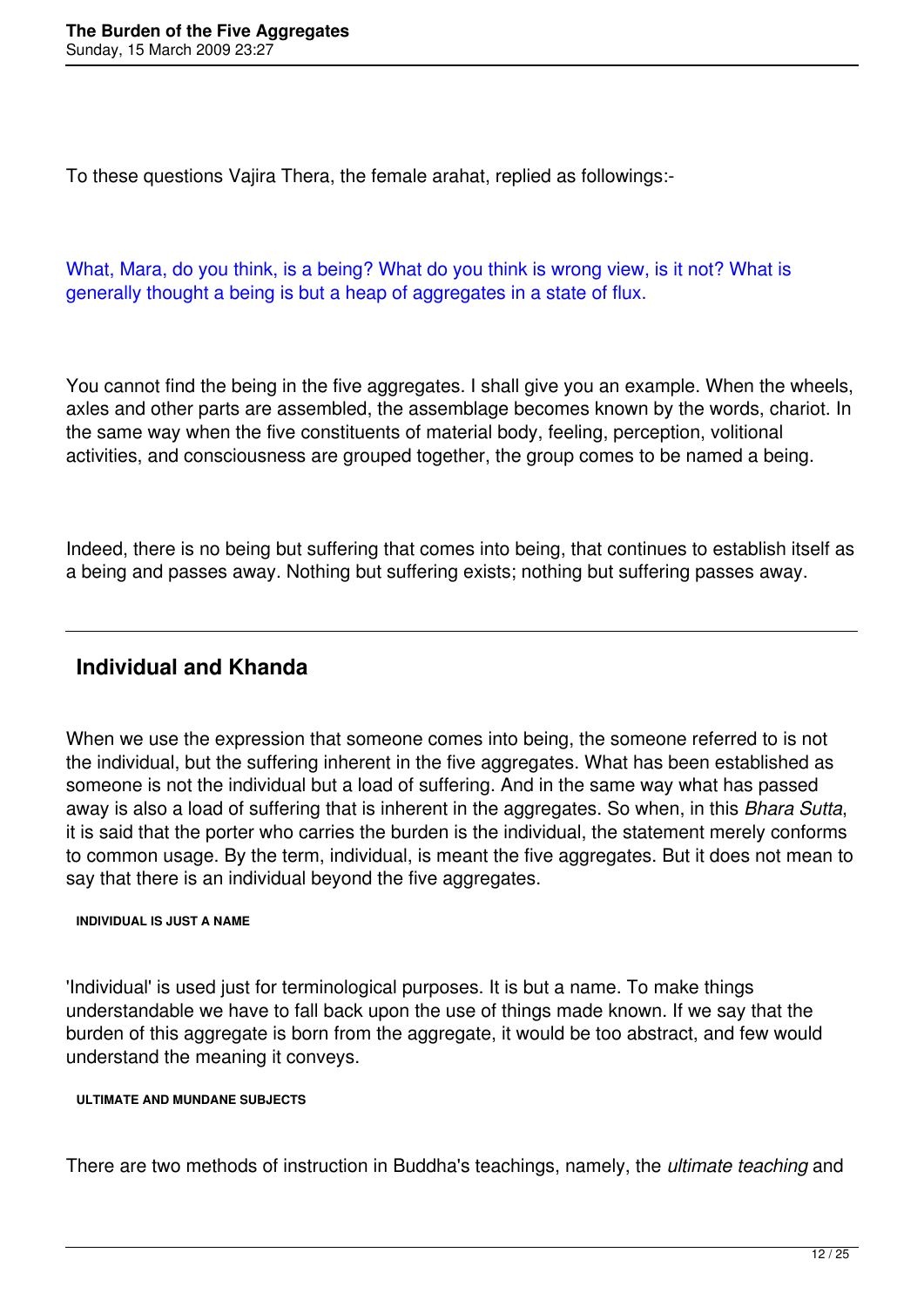the

#### *mundane teaching.*

The former being concerned with abstract knowledge while the latter with ordinary or conventional knowledge appealing to perception by which objects are known by their names. When we discuss about impermanence, suffering, truth, establishment of mindfulness, and sense-spheres, we are concerned with ultimate subjects. When we talk about men, women, devas, brahmins, etc., we are concerned with everyday subjects that one mentions by name.

There are people who can see the light of the dhamma by mundane means of instruction as well as those who get enlightened by ultimate means. A professor who knows many languages explains things to his English Pupils in English, Indian pupils in Hindi and Myanmar pupils in Myanmar. Buddha taught in much the same way employing either of the two methods I have mentioned. There are eight reasons why Buddha used names in common usage and taught in the mundane way, namely,

(1) to explain shame and fear which act as deterrents to sin

When we say that the aggregates are ashamed or frightened, the meaning of the term may not be understood; but when we say that the girl got ashamed or frightened, everyone will understand what the statement means. Therefore when Buddha wanted to emphasise the development of the sense of shame of fear as deterrents to sinning, he used common parlance.

(2) to show that individuals have only kamma as their belonging

When we say the aggregates have only their kamma as their possession, the meaning of the statement may be ambiguous. But when we say that individuals commit good or evil deeds which result in good or evil kammas, and that therefore, these kammas are their own possession, the individual kamma can be understood. When kamma is to be expounded Buddha used names in current speech.

(3) to describe the outstanding deeds of individuals.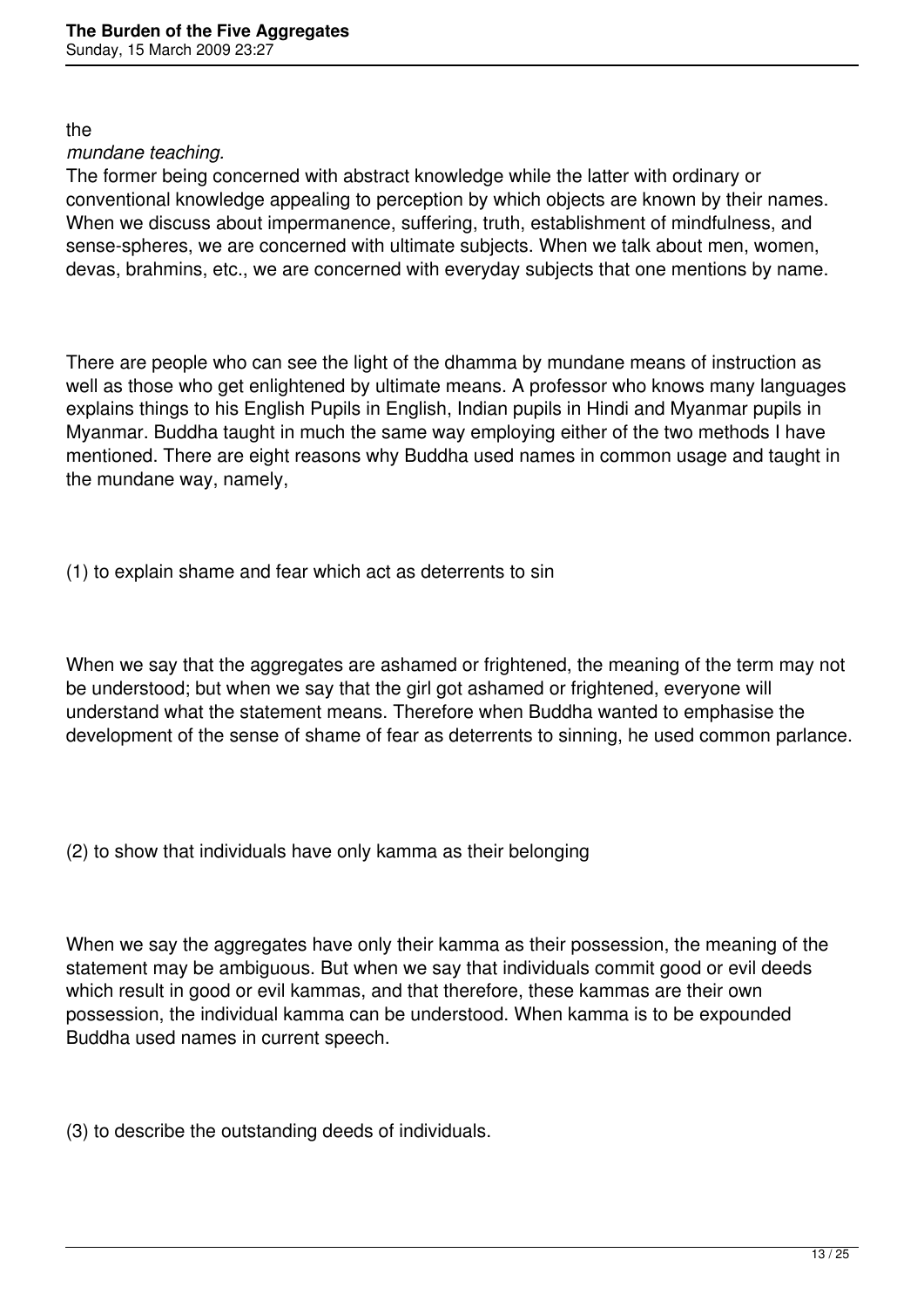When we say that aggregates build houses or monasteries, the meaning will not be clear. So when we speak of Anathapinika we say that he built the Jetavana Monastery, mentioning him by name. Then the meaning will be clearly understood. Hence the use of individ ual names.

(4) to explain the uninterrupted and irredeemable nature of the worst type of kamma

When we say that the aggregates kill their parents, no one will be able to understand what it means. But everybody will understand us when we say that the son killed his mother or that King Ajatasattu killed his father, bimbisara. Evil kammas at once seize the matricides and patricides the moment they die. And this work of karma is said to be irredeemable in nature as the worst type of evil kamma known as anantariya and it allows no pause for rest. In an explanation of this kind, Buddha used common language. Ajatasattu was seized by the heavy kamma because he killed his father. So although he had had the opportunity to hear Buddha preach, he failed to get illumined in the dhamma. Killing his father acted as an impediment to the realization of the Path, and so he is regarded as a *maggantaraya*, danger to the Path. After his death he went straight for the netherworld to suffer in Lohakumbhi hell, losing the opportunity to be raised to heaven. Therefore, he is also regarded as *sagfantaraya*

, danger to the world of devas.

(5) to encourage the exercise of Brahmavihara, perfect goodwill towards all beings

When we say that aggregates send their good wishes to other aggregates for their long life and happiness one may not understand what it means. So we say monks and laymen wish other monks and laymen happiness and liberation from human miseries, Buddha preached his disciples about the practice of Brahmacariya, exercise of the qualities of loving-kindness, compassion, goodwill and equanimity. Establishment in this exercise is known as Brahmavihara. When Buddha wanted to expound this doctrine he used the mundane teaching. Here, those who do not know Buddha's methodology in teaching the dhamma conceived that supramundane teaching is better and therefore, send their good wishes not to the individual, but to the aggregates. It must be remembered that in practicing Brahmacariya, not only the generic term all beings is used but also the specific term all men, all women, etc., is used. In sending love and kindness regard to others one has to direct his mind or attention to recipients as individuals, and not to their mind and matter. Mind and matter being abstraction, they would present themselves like bricks and stones; and if that be so, what boots it to send one's love and regards to inanimate objects? It is, therefore, commonplace that when you are practicing Brahmacariya, you must recognize the individuality of those on whom your mind dwells.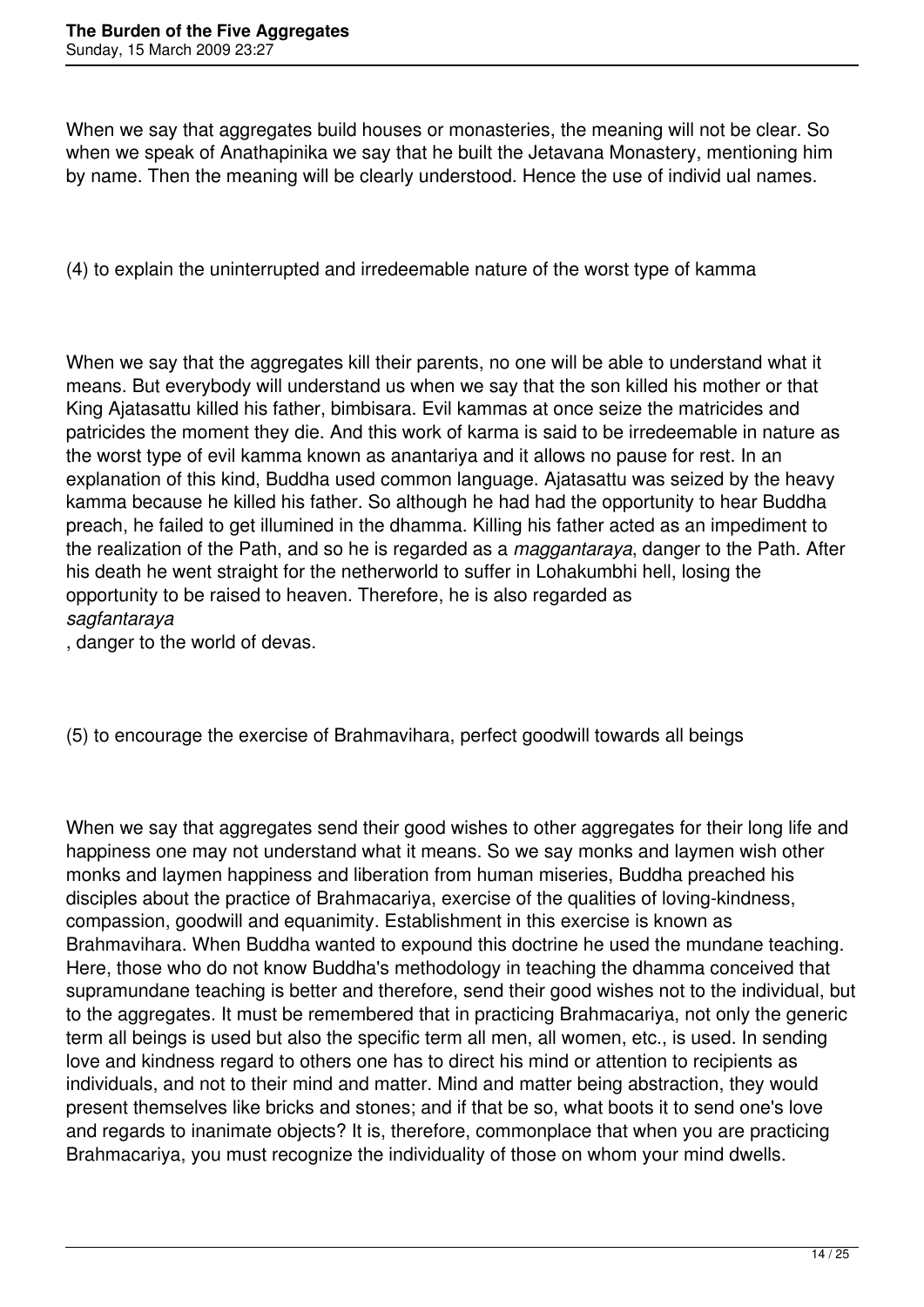(6) to reveal the nature of supernormal faculty of remembering the past lives of oneself and others

If we say that out aggregates can remember their past, no one will be able to understand what that means. So we say Buddha remembered this, or the arahat remembered that. When, therefore, Buddha wanted to say something about the remembrance of things past exercising his supernormal faculty, as it is called, he used the mundane teaching.

(7) to explain purity of gifts

If we say we make our offerings to the aggregates, it will be ambiguous. One aggregate gives food to another aggregate. One aggregate gives robes to another khandna. How can aggregates give and how can they receive them? Which group of matter can promote merits of giving away, and which group demerits? Which group of matter is wholesome and which unwholesome? If one links to abstracts, confusions would surely arise. Buddha, therefore, referred to the giver and the recipient as individuals.

(8) to abide by current speech

Now I come to the eight reason why Buddha taught mundane teaching. Who could have realized more than Buddha that all existences are the phenomena of nama and rupa arising and passing away and that all conditioned things are in a state of flux? On appropriate occasions he taught them so. But he never rejected common usage. There are terms like mother, father, son, daughter, man, woman, god, monk, etc. These terms are used in everyday speech; and Buddha spoke the language of the people current in his time.

# **Purity of Gifts**

Incidentally let me tell you about *dakkinavisuddhi*, purity of gifts. There are four kinds of such purity, as follows:-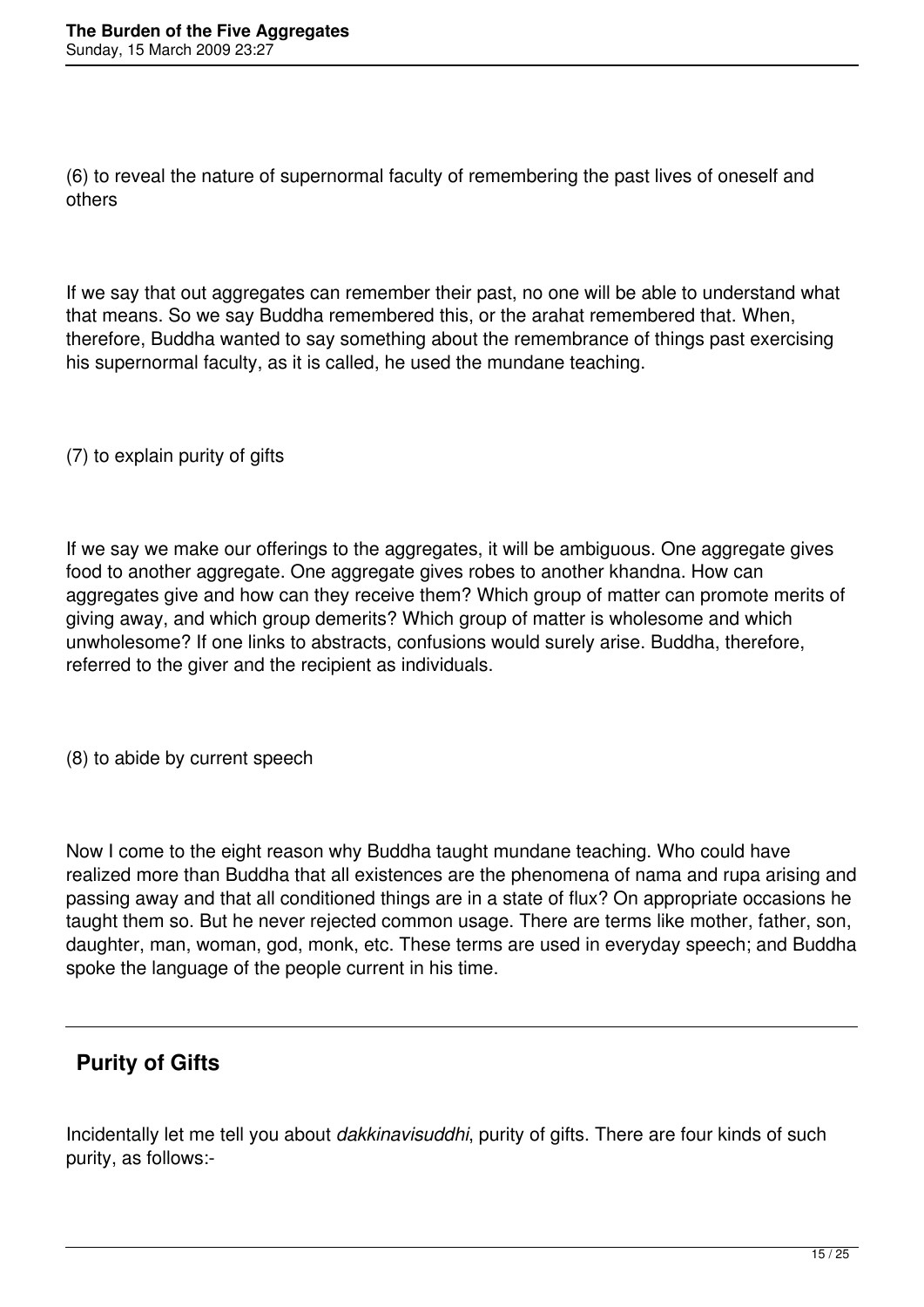(a) When a person practicing morality gives alms to one not practicing it, the giver earns merit. The gift is pure.

(b) When a person not practicing morality gives alms to one practices it, the gift remains pure from the point of view of the recipient. The giver, therefore, earns merit all the same; and the merit is all the more great.

(c) When both the giver and the recipient of the gift are immoral, the gift is impure; and the act of giving is to no avail. Even when the giver shares his merits to the petas, the latter cannot receive them and will not be released from the world of petas.

(d) When both the giver and the recipient of gifts are pure in morality, the gifts will also be pure, and merits accruing from such giving will earn the highest merit.

## **Short Summary**

All mundane teaching is in conventional language. When we say that one is an individual, a being, a woman, or a man, we are being realistic, for all mankind has accepted the descriptions given. Truth ordained by general consensus of opinion is *samutisacca*. In other words it is truth accepted by conventional language of mankind, and so it is no falsehood.

Not desiring to abandon convention, the Buddha, in his *Bhara Sutta*, made references to the porter as an individual. To sum up, the heavy burden is the five aggregates, which we regard as "I" or "Mine" and the one who carries it is the individual who is made up of the five aggregates. But be it noted that the five aggregates cannot be conceived as a separate entity from the individual. This has been extensively explained before. Some may not agree with the proposition that the five aggregates are both the burden and the porter. In that case., please regard the burden as the five aggregates which desire happiness and wellbeing and the porter as the five aggregates which are actually belabouring for the realization of that happiness and well-being.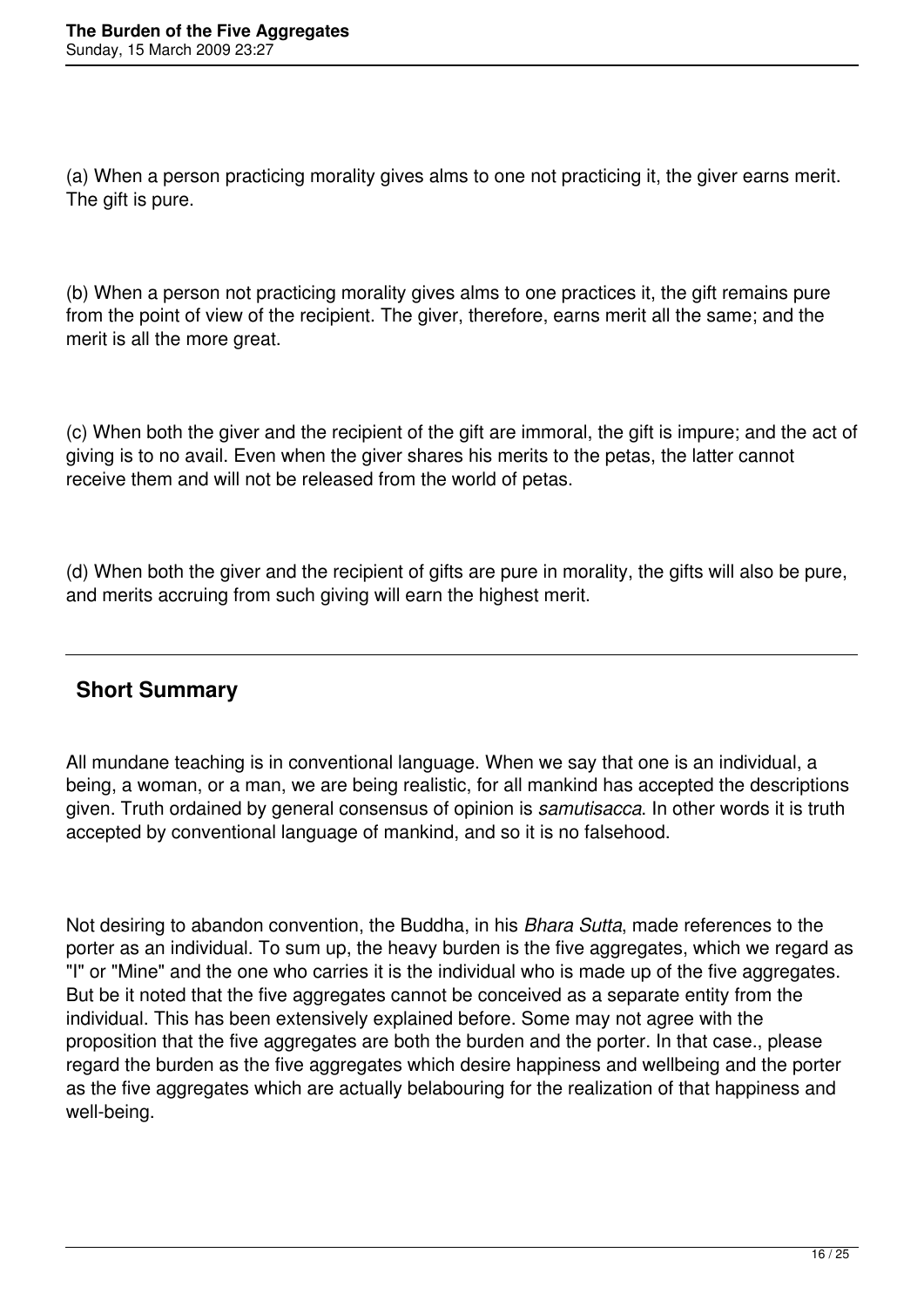Now that the burden and the porter have become recognizable, the only thing that remains to be considered is how to discard it. That will be the subject of my next lecture. Now that the time is up, I must close. May those who have given their respectful attention to the discourse relating to the *Bhara Sutta* be able to develop a sense of repugnance towards the five aggregates which oppress us as a heavy load of suffering, and to note the phenomena of the five aggregates arising and passing away at the six sense-doors, and eventually, by such noting or vipassana practice, to reach nibbāna where the burden can be thrown away.

## **Cause of Burden**

Now, why do people carry this burden knowing it to be very heavy? Who prompts them to carry it? A serious consideration is enough to show you that no one is prompting anybody to carry it. It is he himself who is carrying it at his own sweet will. Those who believe in creation might say that God makes him carry it. If that be so, the poor, the diseased, the maimed, the blind, the deaf, and the oppressed would have ample reasons to quarrel with the creator. According to Buddha's teaching no one ever imposed the burden on us. It is the individual himself who accepts it. The Buddha said:

#### "O bhikkhus! What is it that makes us carry the burden? Craving makes us carry the burden."

### **CRAVING IS HUNGRY FOR SENSE-OBJECTS**

Craving is very much like hunger and thirst. It yearns for pleasant, wholesome and beautiful objects. It is never satiated with them. It is always hungry for them. Having seen a pleasurable thing, it desires to see another. It likes to hear sweet music, enjoy fragrant smell, enjoy good taste, feel pleasant touch, and it wants to think or imagine about good subjects. It never gets satisfied with all the objects that appeal to the senses. It is always in great hunger which is all-consuming.

When the mind dwells on a pleasant object, it develops desire to possess it. This desire accepts the burden of the five aggregates which we call the body. Attachment to sense-objects is *upada na*

(clinging) which strives for the fulfillment of desire. This produces good and evil actions. When one is near death these actions appear as

#### *kamma nimitas*

, signs associated with good or evil actions done in the past, which point up to a destiny guided by such actions. As the individuals cling to these signs, a new aggregate arises after the death by dint of that clinging. It may be seen that all the six senses of seeing, hearing, tasting,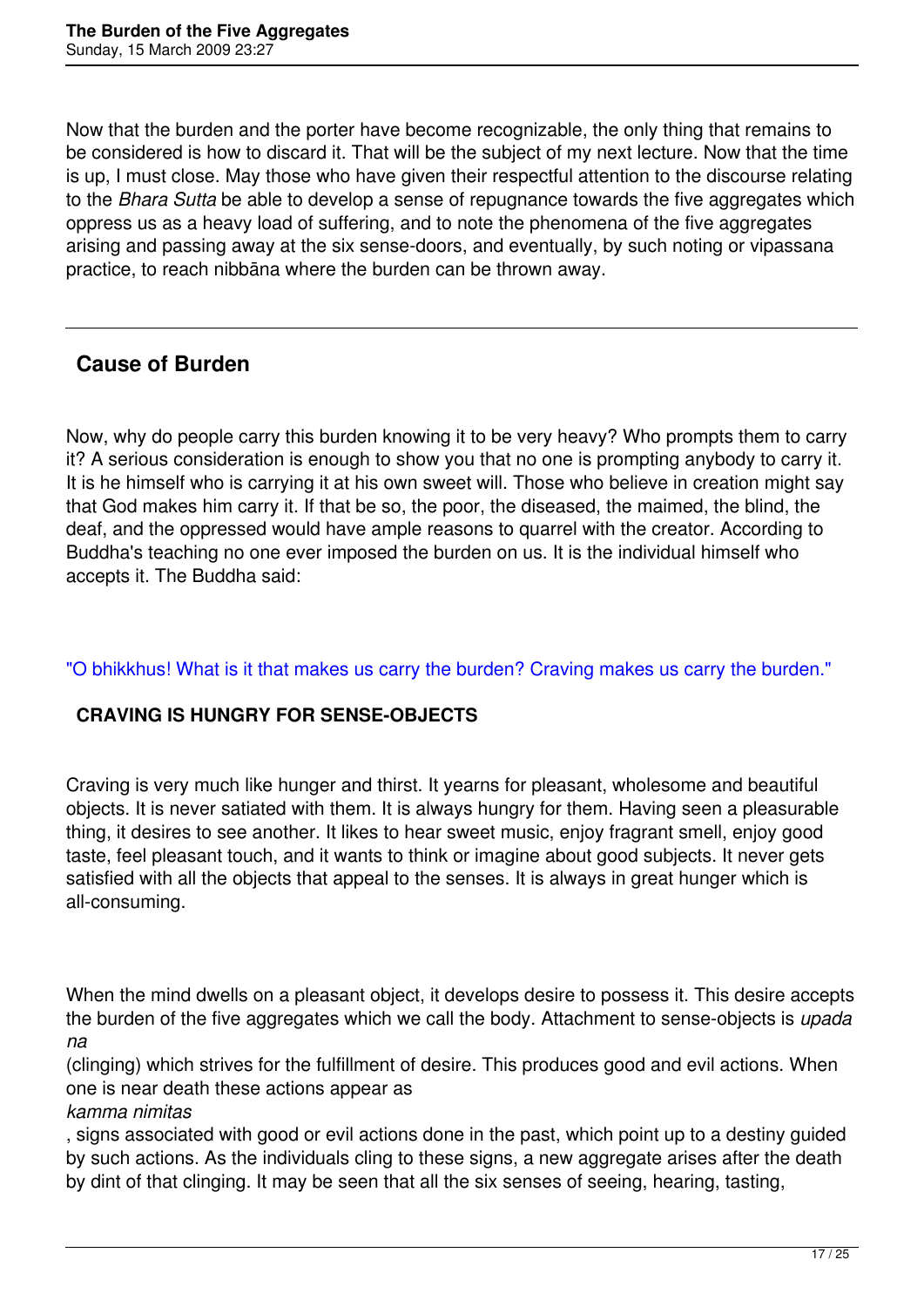smelling, touching, and thinking play their parts in the creation of desire or attachment. The development of desire is tantamounts to the acceptance of the burden of the body. Because of desire, attachment is motivated and we describe this as

#### *upadana kamma*

, which gives rise to new aggregates. Hence we say that craving creates a new existence after the death of the man.

Craving gets absorbed into sense-objects with which it comes into contact without discrimination like the dyeing chemicals that hold fast on to the materials to be dyed. It attaches itself to them whether such attachment is proper in order or not. It takes a fancy to everything it sees, hears, smells, tastes, touches, and thinks about. So it is described in the scriptures as taking delight in objects. It never feels weary with enjoyment. From the point of view of a man in higher station in life, it may be presumed that superior beings will have no inclination for conditions of life of inferior beings. They may feel bored or repugnant under such conditions. But when they actually get debased they can find enjoyment in their new lives. Viewing from this plane of human existence, one would have thought that the bodies of worms or snakes are repulsive or abhorrent. The very thought that one would be reborn out of the womb of a worm or a snake is disgusting. But when, as his kamma asserts itself, an individua is born a worm or a snake, and he finds life in the animal kingdom highly enjoyable. That is the work of craving, which finds joy and pleasure wherever it is posted. So Buddha has also described it as a disposition which revels in whatever sense-objects wherever they exist.

### **THREEFOLD TANHA**

Craving is threefold, namely, craving for sensual pleasures, craving for sensual pleasures associated with the view of eternalism, and craving for sensual pleasures associated with the view of nihilism. These cravings receive and accept the body called the aggregates.

## **Craving for Sensual Pleasures**

Sensual objects may originate in ourselves or in others. When things of joy and beauty attract us, we must at once recognize that craving for those things has developed in us. Beautiful sense-objects do not merely mean the primary objects of joy and beauty. When we refer to a beautiful girl or a handsome boy, we are not referring only to the girl or the boy who possesses good looks, but also the accessories of beautification such as dress etc. So when we say craving has been developed, we do not mean that it is only for sights and sounds that are enjoyable, but also the accessories that accompany them.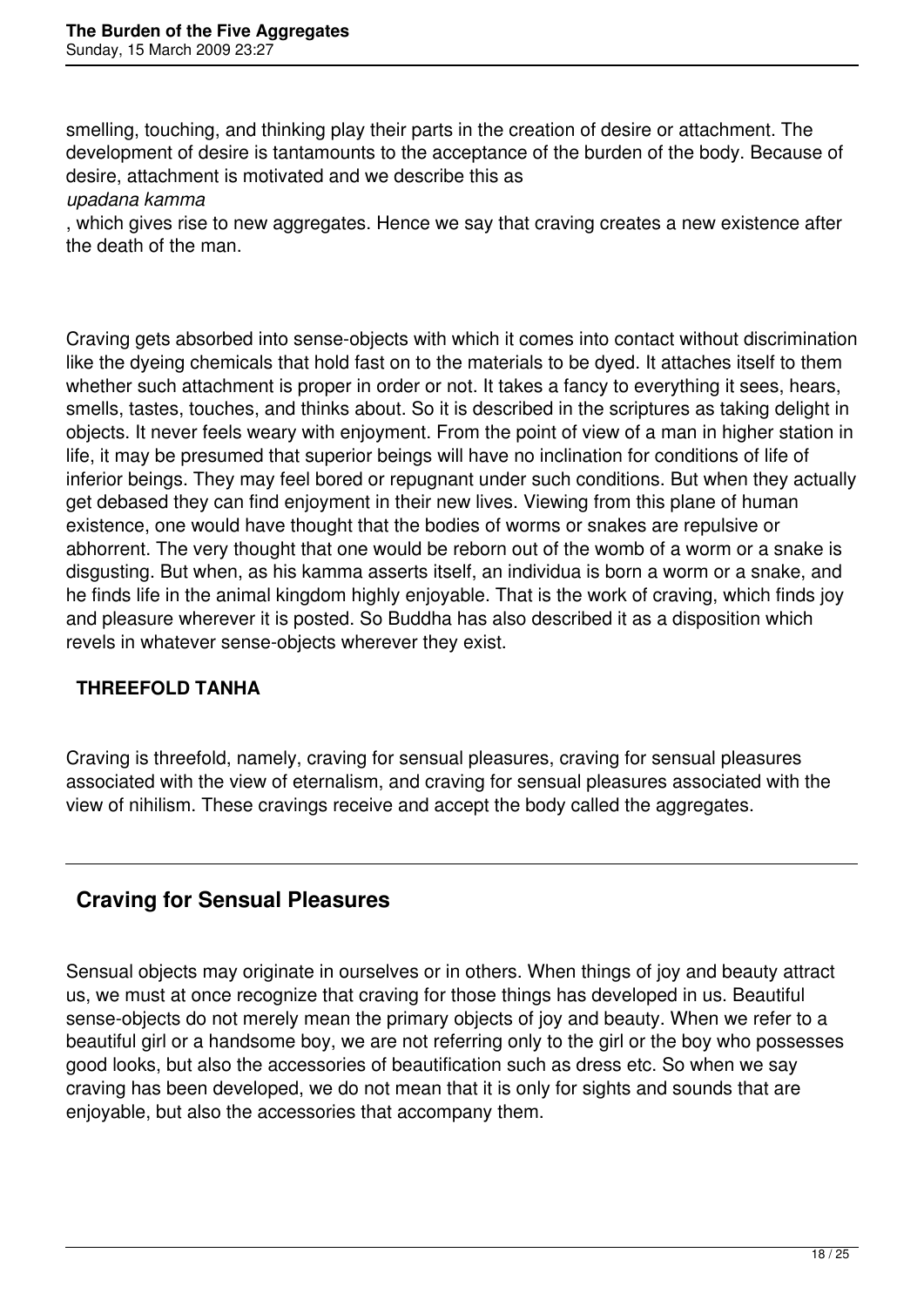Consider the same manner when we speak of craving for good smell, delicious taste, pleasurable touch and fanciful mental image. When we desire to become human beings, devas, men, women, etc., our desires relate to sensual pleasures that can be expected from sense-objects that appear at the six sense-doors. The development of craving is due to ignorance or delusion, which covers up the true nature of the phenomena and reveals all the opposite of truth, thus contributing to wrong thinking.

As it covers up the truth, deceit comes up in a favourable light. In this way it reveals impermanence as permanence, unsatisfactoriness as satisfactoriness and unsubstantiality as substantiality. Hence non-self, is mistaken as self. In like manner unwholesomeness and ugliness are mistaken for wholesomeness and beauty. When delusion invokes craving, grasping or attachment arises; and because of this attachment we try our very best to fulfil our desires; and as we make great efforts in the fulfillment of our desires, action and volitional activities are brought into play. They create new aggregates. So, after one life we go over to another in a new aggregates, all by dint of craving prompted by delusion. Finally we are left with the burden of the aggregates to carry.

We always want the best, but we rarely get it. An individual longs to become a man or a divinity; but he may, instead of becoming what he wants to become, have to go down to the four netherworlds or to the world of ghosts by force of kamma. Or he may be reborn as an animal; he may become a buffalo, an ox, a chicken, or a worm. Life is like staking in a lottery. Everybody stakes his money in the lottery, and hopes to win the big prize, but only the luckiest gets it. Others have to be content with second or third prize. Most of them go away with the least prizes. The most unfortunate fellow draws only blanks and gets nothing; not everybody gets the first prize. In the same way, not everybody can become a man or a divinity.

Those who possess good kamma may be reborn in those higher planes of existence, but good kamma can be achieved only through the practice of charitableness, morality, and concentration. Those who fail to perform these merits, cannot gain entrance into this human or divine world, and they are likely to be consigned to the nether, animal, or ghostly world. All new aggregates have their genesis in craving, which finds enjoyment in pleasant objects; and it is, therefore, said to be the receiver or acceptor of the burden.

Every time we accept a desirable sense-object, we are accepting the heavy burden of the aggregates. Having accepted it, we have to carry it and serve it for forty, fifty, or a hundred years of our lives amidst untold hardship and misery. Had we realized this before, we would have looked upon attachment to our desired objects with abhorrence. In fact we would be more than horrified had we known beforehand that because of this attachment we would be reborn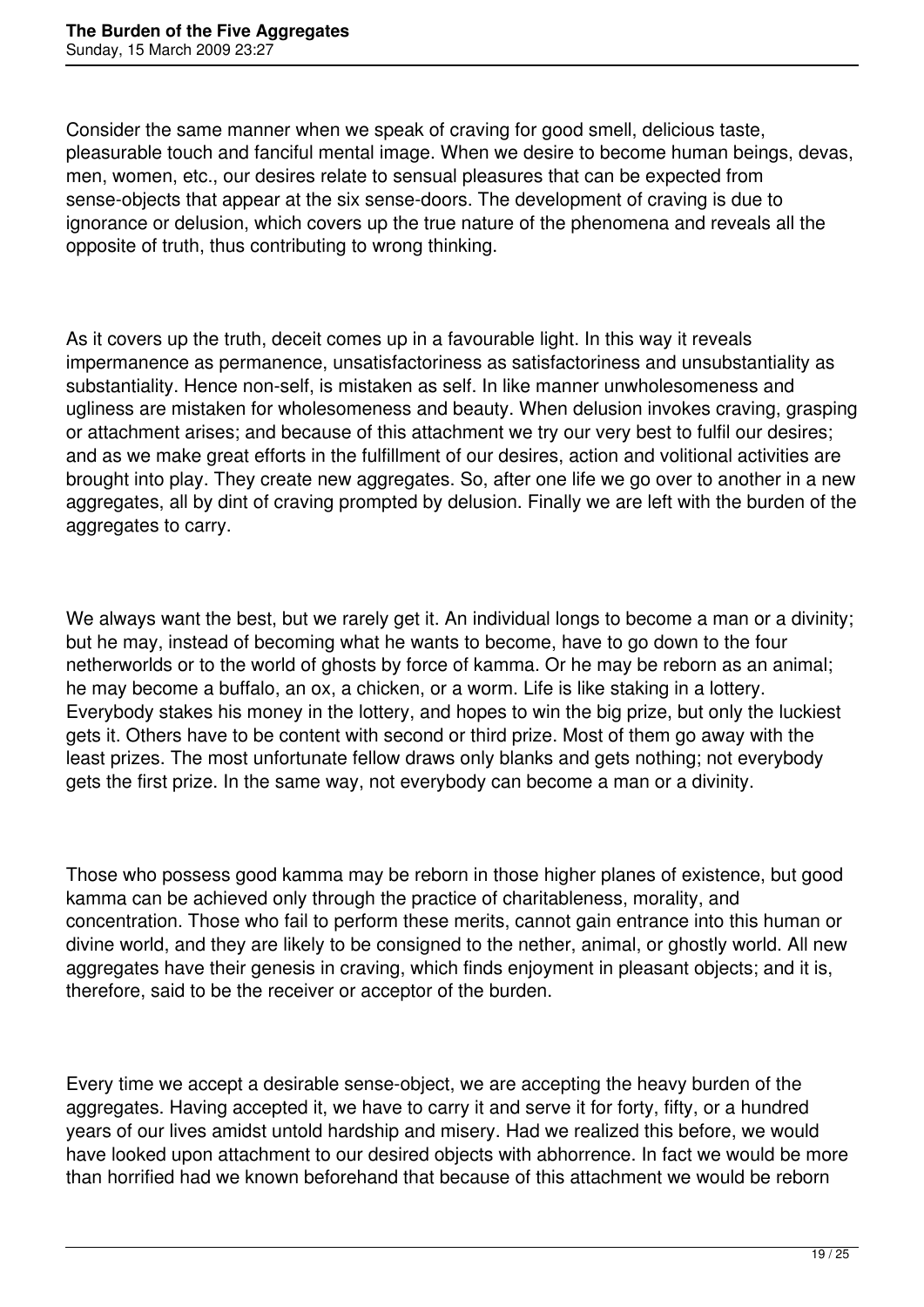into the animal world to bear the burden of animal aggregates, or worst still, into the ghostly world to bear the burden of ghost aggregates. The ghosts are those who suffer because of their evil deeds which they commit with the encouragement given by their desires. Had we known beforehand that such desires would ultimately lead us to hell we would be all the more frightened.

# **Craving for Existence**

Having dealt with *craving for sensual pleasures*, I now come to *craving for existence*. There are two wrong views held by worldlingas about life. One is called eternalistic view of existence, and the other is nihilistic view of existence. Craving for existence arises conjointly with the eternalistic view which assumes that pleasures are indestructible since living substance knows no death continuing through-out eternity. The physical part of the body may become decayed or destroyed, but the spiritual part of it lives as it migrates from one body to the other and gives rise to a new entity. The universe may get destroyed, but the spirit or living substance lives on. It is permanent, and it is eternal.

Outside the teaching of Buddhism this view is the most popular. Those who hold this view presume that when a man dies, he is raised to heaven where he lives eternally, or alternately, he is consigned to hell, also eternally, according to the will of God. Others would like to believe that one's spirit migrates from one body to another and renews itself according to the working of one's kamma.

Another belief is that life is predetermined and fixed, and it goes on eternally according to that predetermination. Briefly stated, a belief in eternity of the substance of life is eternalism. Under such a notion, life is like a bird that hops from tree to tree as the old tree falls into decay. When the physical body dies, the living matter moves unto another new body. Under the influence of *c raving for sensual pleasures* 

supported by the idea of eternity, an individual is gratified with the thought that self abides by him permanently. He feels that what now exists is himself, confident that what he is now enjoying can also be enjoyed in his future lives. Hence his attachment to all what he sees, hears, tastes, smells, touches and thinks grows stronger throughout existence. He not only delights in sense-objects which he experiences in the present life, but also in those which he hopes to experience hereafter. He wants to enjoy life now and desires to continue enjoying it in his next existence. Having led a happy life as a human being, he goes even further than that, and hopes for happiness as a divinity.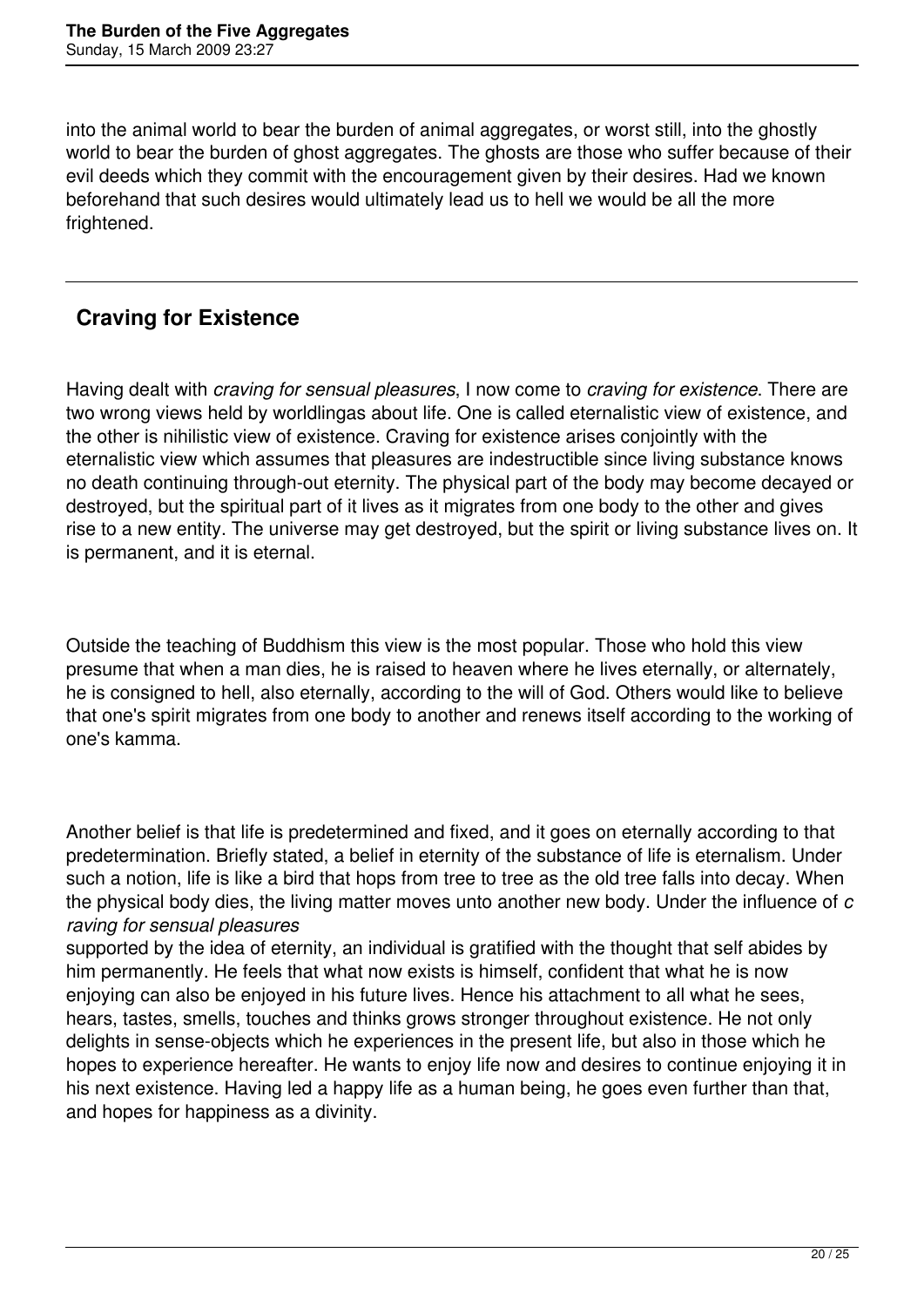Thus grows the desire. So some would like to be males in all their existences, and others aspire to be females. All such longings are the work of *craving for sensual pleasures* . Yearning for the sense-objects to which one has become attached means acceptance of the burden of the *five aggregates*

# **Craving for Non-Existence**

.

Briefly put, *nihilism* is a belief in no hereafter. Everything perishes after death. It was the doctrine preached by Ajita who flourished during Buddha's time. It runs thus:

An individual is made up of primary elements of earth, water, fire, and air. When he dies, the earth-element goes into the mass of the earth; the water element flows into the mass of water; the fire element changes into heat; the air element flows into the mass of air. All organs of the senses ... of seeing, hearing, tasting, smelling, touching, and thinking ... disappear into space. When an individual, be he a wise man or a fool, dies, his body is destroyed and annihilated. Nothing is left after death.

While residing in the living body, the earth element manifests itself in the form of hardness or softness, but when the body dies, it merges itself with the earth. In other words, the earth element in the dead body turns into the material earth from which trees and plants grow. In like manner, water element in the dead body assumes wetness and fluidity of the material water. The nihilists of the Ajita school do not recognize the existence of consciousness. All the faculties of seeing, hearing, etc., are conditioned by matter. So when they referred to these faculties they used the term *organ of sense*. So, when a man dies, his matter is annihilated, and his faculties of the senses fritter away in space. No matter who dies, whether a wise man or a fool, his existence is "cut off" or snuffed out.

When a fool dies, there will be no rebirth and so he needs not to have any qualms of remorse for his evil deeds, just as the wise man is unaffected by his wholesonme deeds. This, briefly, is the way of thinking of Ajita. His doctrine appeals to those who revel in committing evil, finding it irksome to do good. As it postulates that there is no life after death, it may be argued that there is life before death. If that is the case, it may further be asked: "What is life before death?" The answer according to the line of reasoning of Ajita and his ilk, would be the living self or being. It suggests that, despite its views on the four primary elements, *self* or *being* exists. This is attachment to self pure and simple.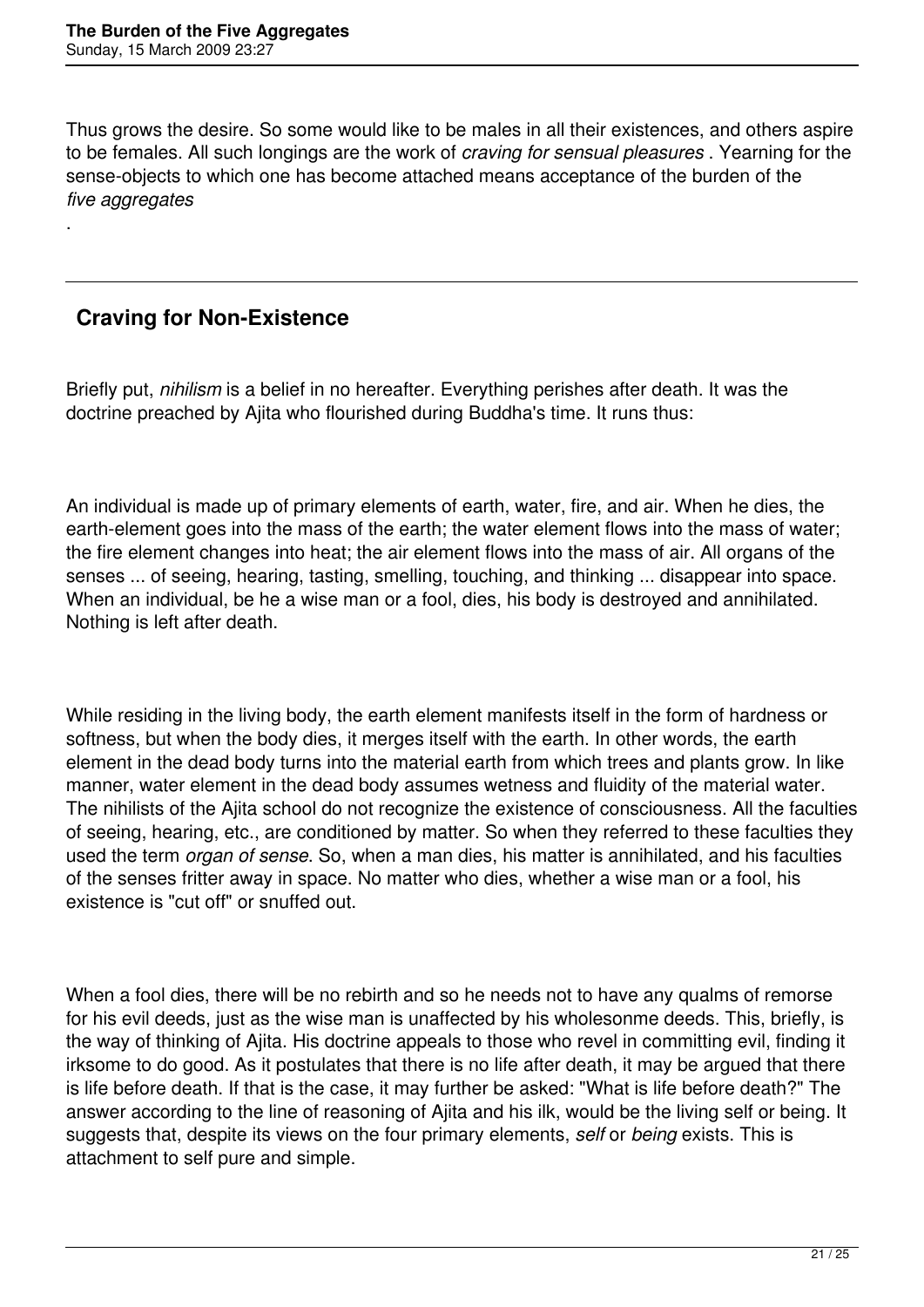Those who hold nihilistic view stipulate that one should not waste time to do meritorious deeds for forthcoming existences (which will not be forthcoming in their views), but occupy oneself with full enjoyment of the present existence (i.e. the only existence one will have according to them). Craving arising out of this view of non-existence is *craving for non-existence* which promotes enjoyment of pleasures while they last since everything perishes after death. Naturally this ideology has a great appeal to those who delight in evil, shrinking from the practice of morality and other meritorious ways of life. Since nothing happens after death, there is no necessity to acquire merit. Those getting enamoured of this view do not like the idea that life is being constantly renewed and that the effects of good or bad kamma follow them in their trail. If no new life occurs after death, all their evil actions will come to an end with the end of their existence, and they will not be held responsible for any consequences (i.e. good or bad deeds). In fact, evil deeds done by them will be expunged when they pass away, and emerge from them as innocent as a lamb;

#### *Sensualism*

often finds satisfaction in the idea of total annihilation.

A man possessed by it is always eager to enjoy all the pleasures of life without any restraint in the commitment of sins. This acceptance of pleasures in the present existence is tantamount to the acceptance of the *aggregates* that will arise in the next existence. Evil actions that accumulate in this life are *akusala kammas* in which the dying

man get attached. By the dint of these kammas, new

*aggregate*

will arise. As long as craving persists, new existence is inevitable notwithstanding the nihilistic view. It is like when medical advice says that the patient should not take any food unsuitable to his health, but the patient cannot restrain himself and takes what has been forbidden. The result will be that his condition worsens, and he might even die. The man afflicted with *nihilism*

is like that patient.

Although he believes in no hereafter, his craving for pleasurable objects are so intense such that he "becomes" again, despite what his philosophy says. His new existence will hardly serve him in good stead because he has never done any meritorious deeds before. Every evil action produces evil result. (It may even be put forward that to every evil action there is an opposite evil reaction). His philosophy has all along been the fulfillment of selfish desires regardless of adverse consequences to others. Let others die so that he may live, so he considers. He has no qualms of remorse for his actions that harm others. As he develops only bad kammas in this way, he will have nothing to hope for except inferior and miserable existences throughout the future of this samsara.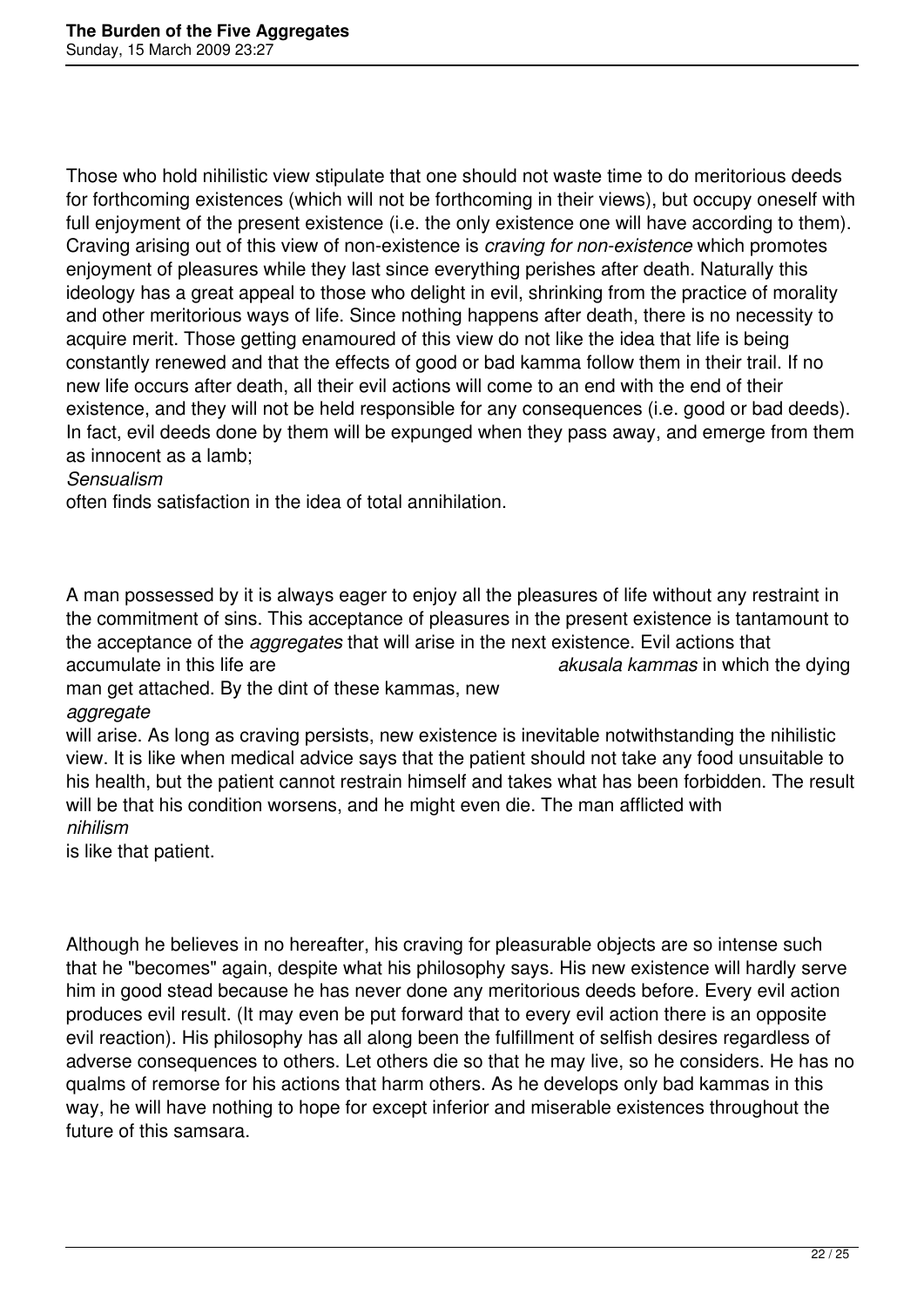To repeat, *craving for non-existence* believes that there is no hereafter. One who is afflicted with this kind of craving indulges in pleasures without restraint in, what he considers as the happy notion that as all things perish with death , one will not have to answer for actions that are good or bad during his life-time.

### **Throw Down the Burden**

Let me say again what has been put forward earlier.

What is the heavy burden? *The five aggregates* are the heavy burden.

Who carries the heavy burden? The individual made up of *the five aggregates* carries the heavy burden.

Who accepts the heavy burden for transportation? *Craving* accepts the heavy burden for transportation.

# **THROWING DOWN THE BURDEN**

Now I shall come to the subject of how to throw down this heavy burden, which is the most important part of this discourse. Regarding throwing down the burden, the Buddha said,

"O bhikkhus! What does throwing down the burden mean? It means completely annihilating, renouncing, abandoning, releasing, and disengaging desire."

As soon as *craving* is rejected, the burden will fall off one's shoulders. The rejection can be done through the application of knowledge relating to insight-meditation and to realize the Noble Path. *Craving* will recede from such knowledge as darkness extinguished, and there will be no cause for the *aggregates* to arise. *Arahatta -magga* ,

the Path of the Worthy Ones, brings about the complete annihilation of all forms of cravings. At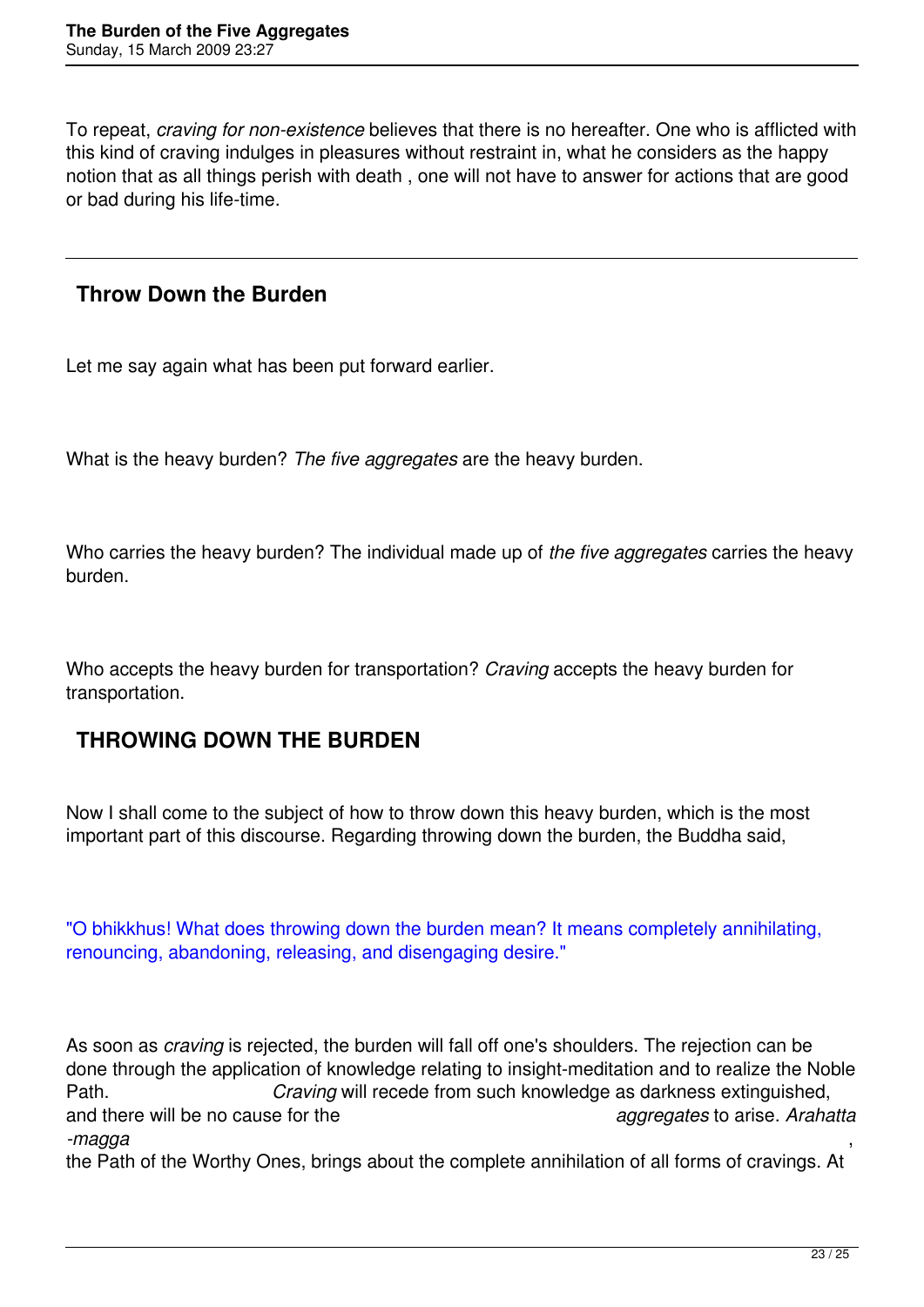the stage of *anagami-magga* , the Path of the Never-Returner, all cravings for sensual pleasures of lust ( *Kamaraga* ) is extinguished.

Because of the absence of that kind of craving, an *anagami* is released from *kamma-bhava*, active process of becoming, and so he will not be reborn either as a human being or a divinity to shoulder the burden of the five aggregates of man or *deva*

. *Sakadagami-magga*

, the Path of the Once-returner, can also exterminate lust completely. So he can also throw down the burden finally after two existences.

At the stage of *sotapatti-magga*, the Path of the Stream-winner, self- illusion and doubt become extinguished. These two fetters are much the same as craving. Once these fetters are removed there will be no opportunity for *the aggregates* of the netherworld to arise, so a

*sotapanna*

will never suffer in hell. He is prepared to throw down the burden after seven existences.

In order to illustrate the advantages gained by a *sotapanna* who can avoid suffering born out of the five aggregates, the Buddha employed the metaphor of sand. He collected a quantity of sand and placed on his fingernail, and showed it to the monks, asking:, "Which is greater in quantity .... sands in my finger-nail or sands of the earth?" On being replied by the monks that the sands in his fingernail are infinitesimal compared to the sands of this earth, he admonished the monks that the suffering arising out of "becoming" before a meditator attains the state of *sotapanna*

is uncountable like sands of the earth, and after the attainment of the Path and its fruition, the suffering that would remain for his last seven existences would be infinitesimal compared to what he had encountered before. He, therefore, urged his disciples to strive for the inward realization of the Four Noble Truths.

"If craving is uprooted, desire will be eliminated. When one throws down the old burden, no new burden can be imposed on him. Then nibbanic peace will be achieved."